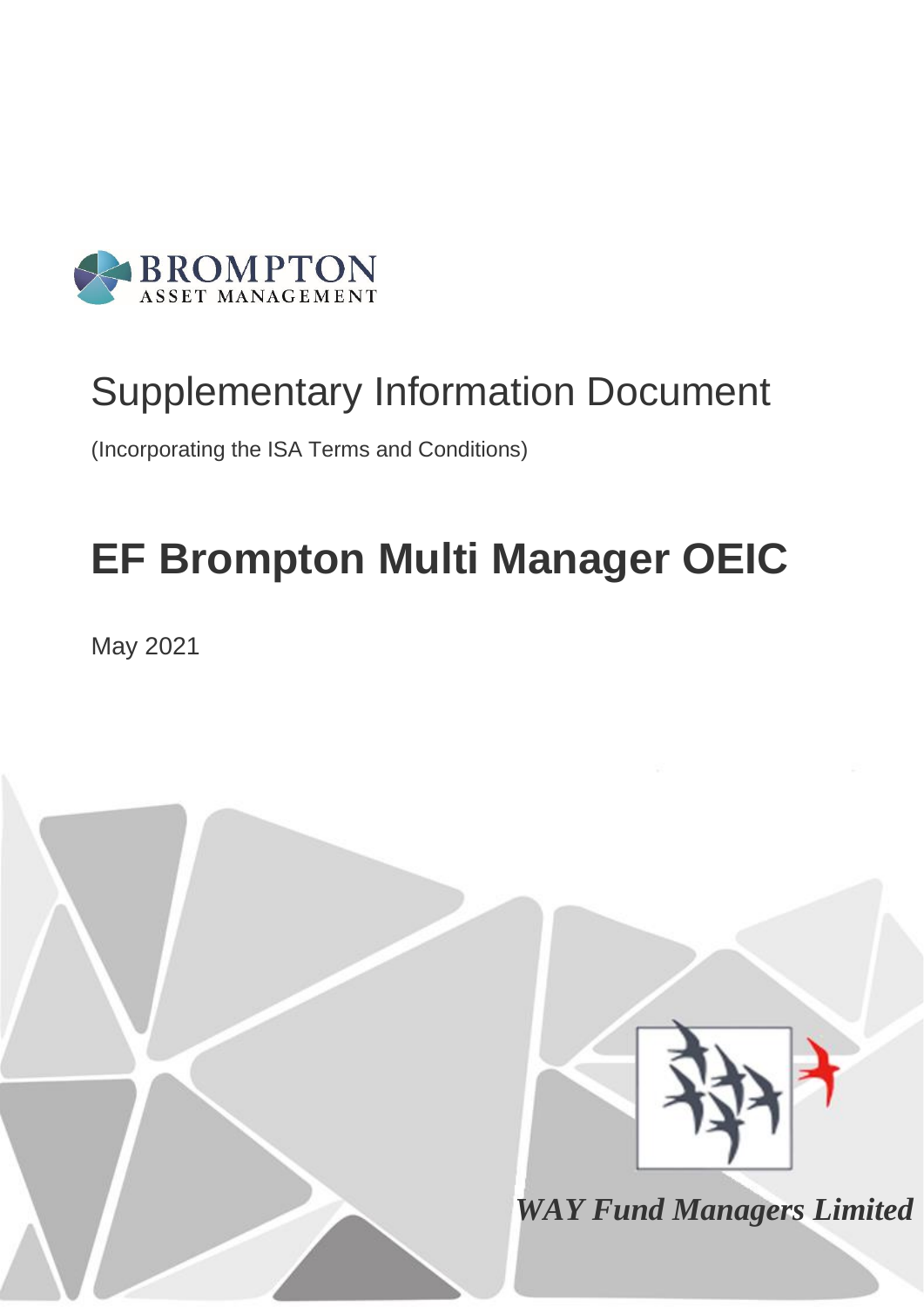# **Introduction**

Guide to this document

This document is designed to be read alongside a relevant 2-page NURS Key Investor Information document ("NURS Kii"). Together they summarise information about your investment in the Funds, and provide answers to some important questions.

You should read these documents carefully to help you understand what you are buying, and keep them safe for future reference.

Please note that we will not accept your investment instructions unless you have confirmed that you have read the appropriate NURS Kii.

You should also read the relevant Prospectus (the "Prospectus") before making an investment decision. Your rights and duties as well as your legal relationship with the Funds are set out in the Prospectus. For a copy of the Prospectus, please write to WAY Fund Managers Limited, Cedar House, 3 Cedar Park, Cobham Road, Wimborne, Dorset BH21 7SB or call us on 01202 855856.

The NURS Kii and the Prospectus are available in English. If you have any doubts about the contents of these documents, you should contact a professional adviser.

As we are not registered with the relevant authorities in the United States we cannot sell shares to people who are "US persons". For a definition of a US person, and for further information on this point, please see further details in the Prospectus or call us on 01202 855856.

# **Contents**

| Brompton Multi Manager OEIC ("the<br>EF -            |
|------------------------------------------------------|
|                                                      |
|                                                      |
|                                                      |
|                                                      |
|                                                      |
| What happens if I change my mind?  4                 |
|                                                      |
|                                                      |
| Method for faxing applications or other instructions |
| How do you calculate the value of the shares and     |
| where can I find out the value of my shares?  4      |
| What limits apply to investment in the Funds?  5     |
| Accumulation and Distribution Dates 5                |
|                                                      |
| What are the charges involved in investing?  6       |
|                                                      |
| How will charges and expenses affect my              |
|                                                      |
|                                                      |
|                                                      |
|                                                      |
|                                                      |
|                                                      |
| What is my tax position if I invest in the Funds     |
|                                                      |
| What is my tax position if I invest into the Funds   |
|                                                      |
| Delivery versus payment (DVP) exemption 9            |
|                                                      |
|                                                      |
| What other information can I access?  9              |
|                                                      |
|                                                      |
| The Company's report and accounts and the            |
|                                                      |
| Distance Marketing Directive  10                     |
| Telephone calls and electronic communications10      |
| UK Money Laundering Regulations 10                   |
|                                                      |
| Am I covered by a compensation scheme? 11            |
| Data Protection: How your personal data is used      |
| <b>DIRECTORY</b>                                     |
|                                                      |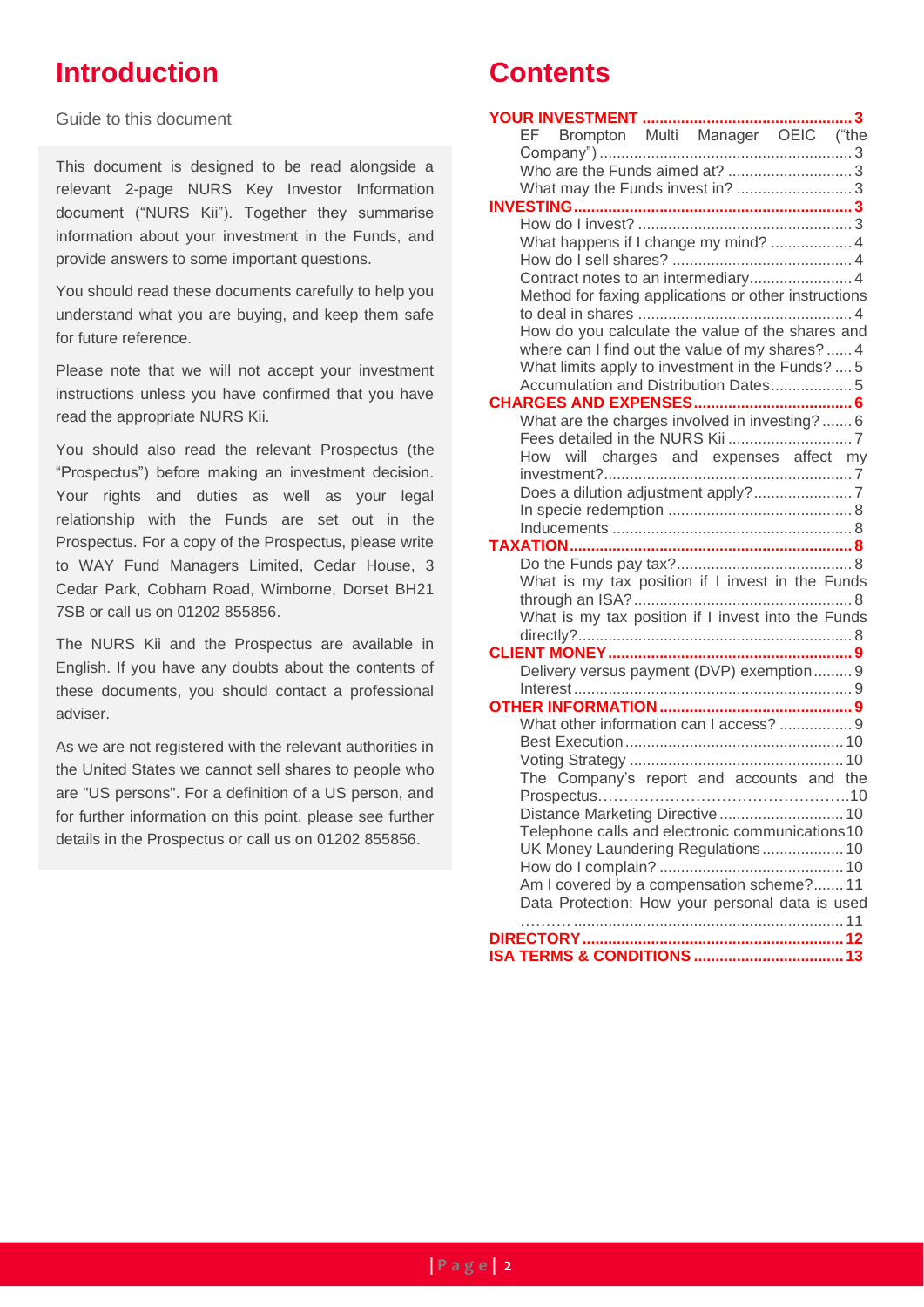#### <span id="page-2-0"></span>**YOUR INVESTMENT**

# <span id="page-2-1"></span>**EF Brompton Multi Manager OEIC ("the Company")**

The Company is an umbrella Open-Ended Investment Company (OEIC), offering funds into which you can invest. An OEIC is open ended, which means its fund(s) grow, and more shares are created as more people invest, and shrink as people take out their money. The value of a fund is directly related to the value of the assets in which it invests and the number of shares it issues.

The Company is authorised by the Financial Conduct Authority (FCA) and the shares in its funds can be sold to retail investors. The Company is a Non-UCITS Retail Scheme (or "NURS").

Funds are a way of combining your money with that of other investors to buy a wider range of investments, with the aim of reducing risk and providing access to the services of a professional fund manager. A fund is divided into shares, with the number of shares you hold representing your share of the fund.

# <span id="page-2-2"></span>**Who are the Funds aimed at?**

The Funds are designed to meet a wide range of investment needs and different appetites for risk. A summary of the investment objectives and policies of the Funds can be found in the relevant NURS Kii. Further details of the Funds' investment objectives and policies can be found in the Prospectus.

#### ACD's assessment of the target market for the Funds:

- EF Brompton Global Balanced Fund;
- EF Brompton Global Conservative Fund;
- EF Brompton Global Equity Fund;
- EF Brompton Global Growth Fund;
- EF Brompton Global Income Fund;
- EF Brompton Global Opportunities Fund.

The above Funds could be suitable for Retail Clients, Professional Clients and Eligible Counterparties who are seeking capital growth and are able to invest for at least five years. They are available for distribution through investment advice, portfolio management, nonadvised sales and pure execution only channels.

# The type of investors to whom the product is targeted:

Investors who have a basic knowledge of relevant financial products or no financial industry experience and are willing to accept that there is no capital guarantee, with 100% of their capital at risk.

Investors and potential investors should note that neither the description of the typical investor profile as set out above nor any other information contained in this document constitutes investment advice and investors and potential investors should consult their own professional advisers concerning the acquisition, holding or disposal of shares in the Fund. Neither the Fund, the ACD nor the Investment Manager makes any statement or representation in relation to the suitability, appropriateness or otherwise any transaction in shares in the Fund.

#### <span id="page-2-3"></span>**What may the Funds invest in?**

Each of the Funds will invest in a diversified portfolio of collective investment schemes, exchange traded funds and unregulated collective investment schemes (which include limited liability partnerships), transferable securities (including investment trusts and similar instruments), money market instruments, fixed income instruments, deposits and foreign exchange contracts.

Investment into other assets is subject to each Fund's investment objective and policy. Variations to the Fund's investments may change over time due to investment opportunities and changes in market conditions.

The relevant NURS Kii sets out the investment focus of each Fund. The Prospectus sets out the investment objectives and policies in full and it is important that you take the time to read these documents.

# <span id="page-2-4"></span>**INVESTING**

#### <span id="page-2-5"></span>**How do I invest?**

You can buy shares directly from us or through an intermediary or investment platform.

If investing directly with us or through an intermediary, when we receive your completed application form and payment, we will invest in the Fund(s) you have chosen. If we receive your application before 12:00 noon UK time, we will invest in the Fund(s) on the same business day. If we receive your application after 12:00 noon UK time, we will invest in the Fund(s) on the following business day.

We will send you or your financial adviser (or both) a confirmation following the investment. You will also be given an account number to use when you contact us.

If you invest through an investment platform, you should contact the platform to invest in the Funds.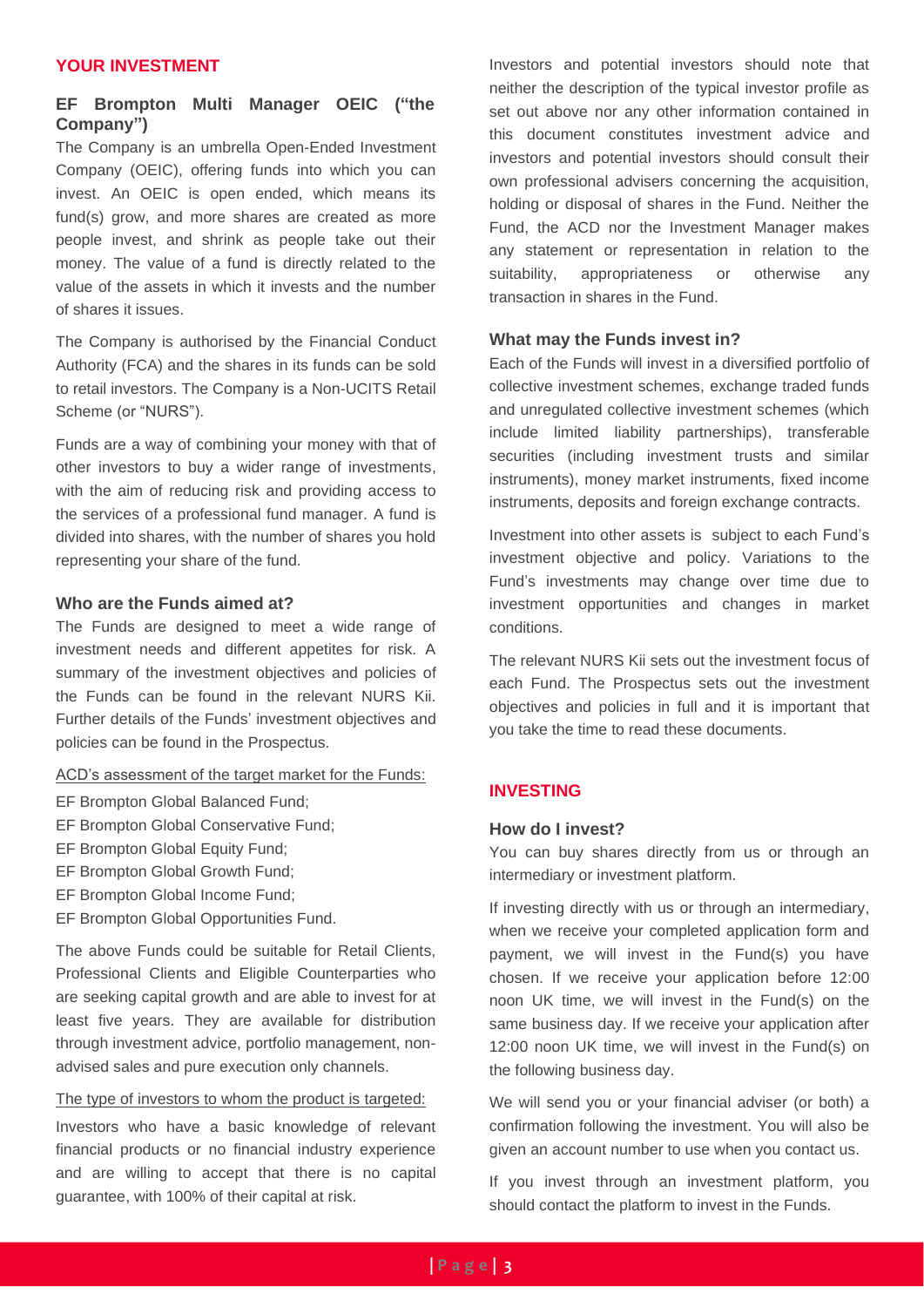You may also telephone the dealing team to invest in the Funds on 01202 855856.

# <span id="page-3-0"></span>**What happens if I change my mind?**

If you received advice from a financial adviser, and subsequently invested, you will receive a notice informing you of your right to change your mind and instructions on how to cancel. You will then have 14 days to cancel your investment. If you decide to proceed with your cancellation, we will calculate the value of your investment and return this to you based on the following:

- If the price of the Fund(s) has decreased, the money returned may be less than your original investment.
- If the price of the Fund(s) has increased, the money returned will be your original investment.

# <span id="page-3-1"></span>**How do I sell shares?**

If you invest directly with us or through an intermediary, you can sell your shares by writing to us or calling 01202 855856. We will then send you a confirmation together with a renunciation form, which you will need to complete and return to us. We will sell your shares at the 12 noon valuation point after we receive your instructions. Once we have received all the required documents to settle the deal, we will forward the proceeds of the sale to your designated bank account, normally within four business days. Investors are entitled to redeem their shares on any dealing day subject to certain conditions in the Prospectus and the Regulations.

If you invest through an investment platform, you should contact the platform to sell your holding.

# <span id="page-3-2"></span>**Contract notes to an intermediary**

Where an intermediary has placed a transaction on an investor's behalf, all copies of contract notes will normally be sent to the intermediary. It is the responsibility of the intermediary to ensure that its client receives a copy of the contract note.

Where an investor has the right to cancel the transaction (typically where investment advice has been received by the investor from a regulated intermediary prior to investment), one copy of the contract note is sent to the investor along with the Cancellation Notice. A further copy is sent directly to the intermediary.

# <span id="page-3-3"></span>**Method for faxing applications or other instructions to deal in shares**

Instructions (including applications and redemptions) sent to the ACD by fax (the ACD's fax number is 01202 855850) are only valid and binding on the ACD if the applicant or the applicant's authorised intermediary obtains separate confirmation from the ACD that the ACD has received the fax. After sending the fax, the applicant or the applicant's authorised agent is required to telephone the ACD on 01202 855856 promptly to obtain confirmation from a named representative of the ACD that the ACD has received the fax. Without procuring such verbal confirmation from the ACD, the applicant and the applicant's authorised representative acknowledge that the ACD shall have no liability in relation to any and all fax messages not received by the ACD.

# <span id="page-3-4"></span>**How do you calculate the value of the shares and where can I find out the value of my shares?**

The value of your shares is linked directly to the value of the investments held in the Funds. We calculate the share prices at 12 noon UK time on each business day, which is the Funds' valuation point.

Each of the Funds only has one price at which shares can be bought and sold. Any charges we place on buying and selling will be in addition to this figure.

The previous day's dealing prices of shares in the Funds' share classes are available at www.fundlistings.com or via a link at [www.wayfunds.com.](http://www.wayfunds.com/) The prices of shares can also be obtained by calling us on 01202 855856 during our normal business hours.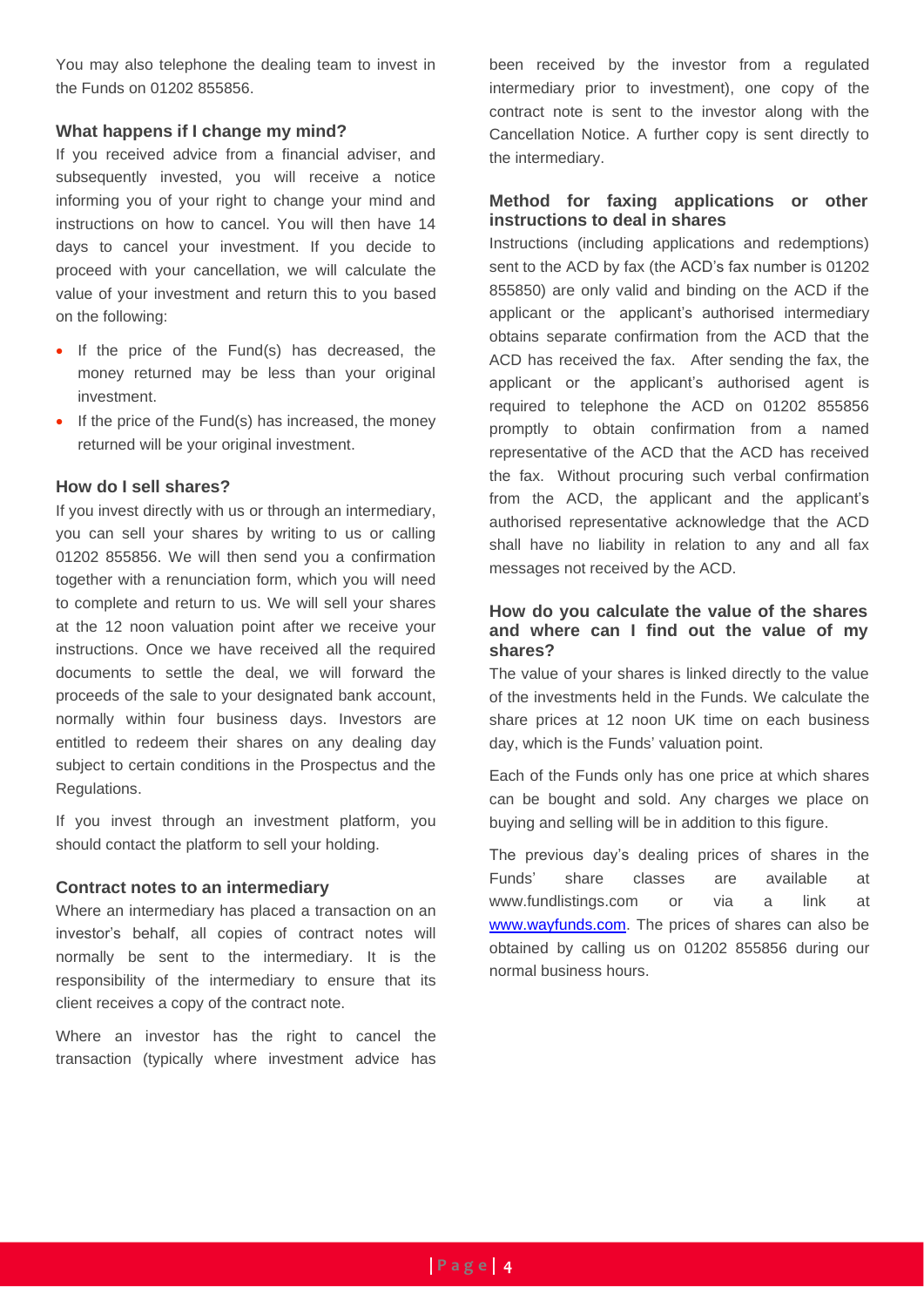# <span id="page-4-0"></span>**What limits apply to investment in the Funds?**

| <b>Fund</b>      | <b>Share</b><br>Class*          | <b>Minimum</b><br><b>Initial</b><br><b>Investment</b> | <b>Minimum</b><br><b>Subsequent</b><br><b>Investment</b> | <b>Minimum</b><br><b>Holding</b> | <b>Minimum</b><br><b>Redemption</b> | Regular<br><b>Savings</b><br>Plan**           | Regular<br><b>Withdrawal</b><br><b>Facility</b> |
|------------------|---------------------------------|-------------------------------------------------------|----------------------------------------------------------|----------------------------------|-------------------------------------|-----------------------------------------------|-------------------------------------------------|
| <b>All Funds</b> | A Class<br>Shares <sub>t</sub>  | £1,000                                                | £500                                                     | £1,000                           | £500                                | £100 per<br>month<br>(min of £50<br>per Fund) | N/A                                             |
|                  | <b>B</b> Class<br><b>Shares</b> | £1,000                                                | £500                                                     | £1,000                           | £500                                | £100 per<br>month<br>(min of £50<br>per Fund) | N/A                                             |
|                  | I Class<br><b>Shares</b>        | £100,000                                              | £10,000                                                  | £50,000                          | £10,000                             | N/A                                           | N/A                                             |
|                  | N Class<br><b>Shares</b>        | £10,000,000                                           | £1,000,000                                               | £5,000,000                       | £1,000,000                          | N/A                                           | N/A                                             |
|                  | P Class<br><b>Shares</b>        | £25,000,000                                           | £2,500,000                                               | £12,500,000                      | £2,500,000                          | N/A                                           | N/A                                             |

\* All funds issue Accumulation shares only, except EF Brompton Global Income Fund, which issues Income shares only.

\*\* Collection date for the Regular Savings Plan is the first business day of each month.

† A class shares are not available for the EF Brompton Global Conservative Fund, the EF Global Balanced Fund, EF Brompton Global Income Fund and the EF Global Growth Fund.

# <span id="page-4-1"></span>**Accumulation and Distribution Dates**

| <b>Fund</b>                                       | <b>Final</b><br><b>Accounting</b><br><b>Date</b> | <b>Interim</b><br><b>Accounting</b><br><b>Date</b> | Ex-dividend<br><b>Dates</b> | <b>Income</b><br>Distribution/<br><b>Accumulation</b><br><b>Dates</b> |
|---------------------------------------------------|--------------------------------------------------|----------------------------------------------------|-----------------------------|-----------------------------------------------------------------------|
| <b>EF Brompton Global</b><br><b>Equity</b>        |                                                  |                                                    |                             |                                                                       |
| <b>EF Brompton Global</b><br><b>Opportunities</b> |                                                  |                                                    |                             |                                                                       |
| <b>EF Brompton Global</b><br><b>Conservative</b>  | 31 July                                          | 31 January                                         | 1 August                    | 30 September                                                          |
| <b>EF Brompton Global</b><br><b>Balanced</b>      |                                                  |                                                    |                             |                                                                       |
| <b>EF Brompton Global</b><br><b>Growth</b>        |                                                  |                                                    |                             |                                                                       |
| <b>EF Brompton Global</b><br><b>Income</b>        | 31 July                                          | 31 January                                         | 1 August and<br>1 February  | 30 September and<br>31 March                                          |

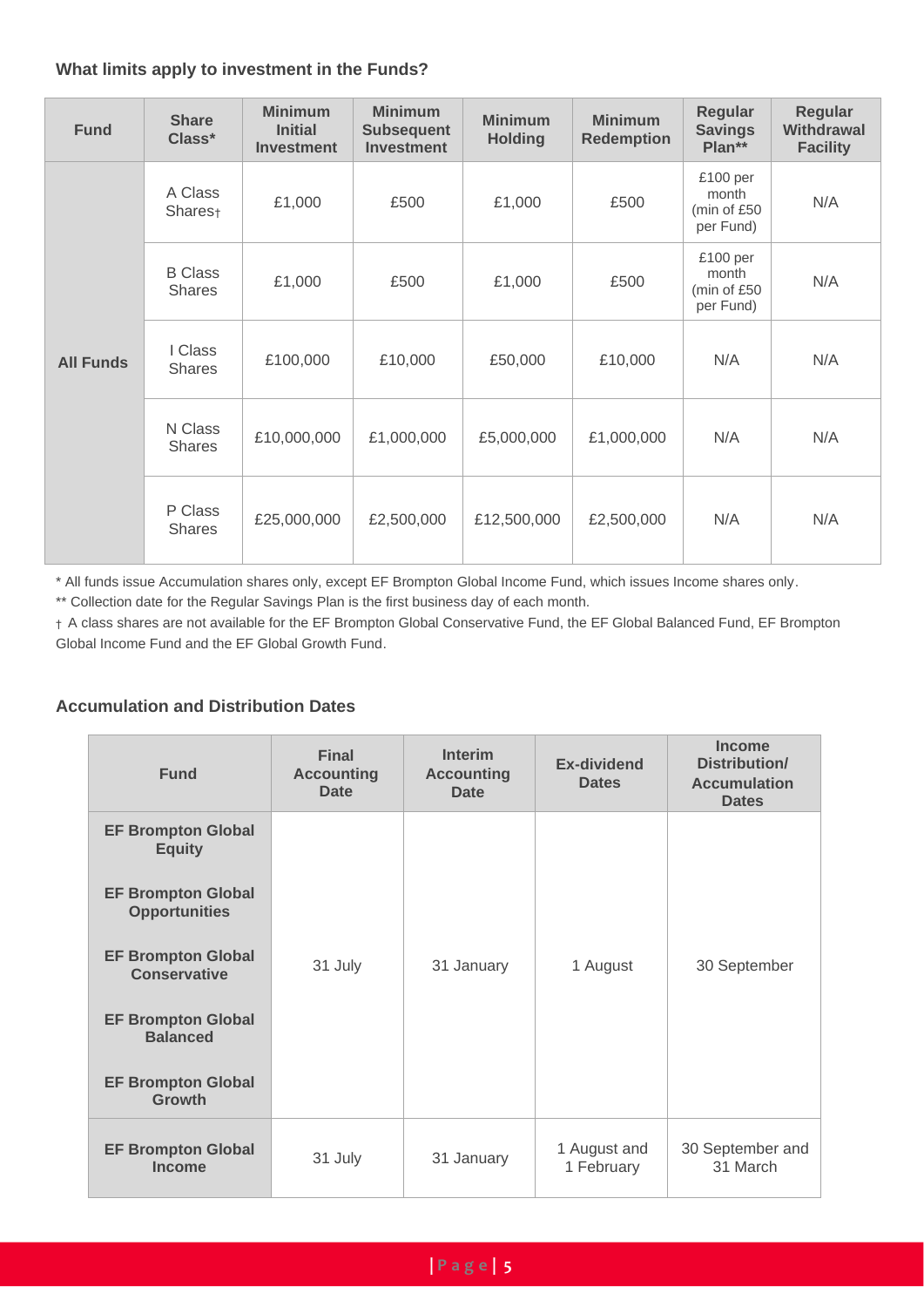# <span id="page-5-0"></span>**CHARGES AND EXPENSES**

# <span id="page-5-1"></span>**What are the charges involved in investing?**

This section gives details of relevant charges and expenses and the effect they may have on your investment. Full details of each of the charges, how they are calculated and when they are paid are set out in the Prospectus.

|                                |                                                                                                                                                                                                                                                                                                                                                                                                                                                                             | Sub-fund  | <b>Share Class</b>    | Charge   |
|--------------------------------|-----------------------------------------------------------------------------------------------------------------------------------------------------------------------------------------------------------------------------------------------------------------------------------------------------------------------------------------------------------------------------------------------------------------------------------------------------------------------------|-----------|-----------------------|----------|
| When I buy<br>shares           | Initial Charge (may also be called<br><b>Entry Charge)</b><br>There is an initial charge applicable<br>to certain share classes when you<br>invest in the funds, which is a<br>percentage of the amount you invest.<br>We deduct this initial charge from the<br>amount you invest and use the<br>remaining amount to buy shares in<br>your chosen fund.<br>(Paid by the investor as part of the<br>initial investment)                                                     | All Funds | A Class Shares        | 5.00%    |
|                                |                                                                                                                                                                                                                                                                                                                                                                                                                                                                             |           | <b>B Class Shares</b> | 2.00%    |
|                                |                                                                                                                                                                                                                                                                                                                                                                                                                                                                             |           | I Class Shares        | $0.00\%$ |
|                                |                                                                                                                                                                                                                                                                                                                                                                                                                                                                             |           | P Class Shares        | 2.00%    |
|                                |                                                                                                                                                                                                                                                                                                                                                                                                                                                                             |           | N Class Shares        | 2.00%    |
| <b>During my</b><br>investment | <b>Annual Management Charge (AMC)</b><br>There is a charge for managing the<br>Funds, which is usually a percentage<br>of the value of the Fund.<br>(Paid out of the Fund)                                                                                                                                                                                                                                                                                                  |           | A Class Shares        | 1.50%    |
|                                |                                                                                                                                                                                                                                                                                                                                                                                                                                                                             |           | <b>B Class Shares</b> | 0.75%    |
|                                |                                                                                                                                                                                                                                                                                                                                                                                                                                                                             | All Funds | I Class Shares        | 1.00%    |
|                                |                                                                                                                                                                                                                                                                                                                                                                                                                                                                             |           | P Class Shares        | 0.50%    |
|                                |                                                                                                                                                                                                                                                                                                                                                                                                                                                                             |           | N Class Shares        | 0.60%    |
|                                | <b>General Administration Charge</b><br>(GAC)<br>The GAC is charged on the same<br>basis as the AMC and is designed to<br>provide for the following:<br>The fees payable to the ACD;<br>$\bullet$<br>The fees and expenses of the<br>٠<br>Depositary, Administrator, Fund<br>Accountant and their respective<br>delegates;<br>The fees of the Company's<br>$\bullet$<br>auditor;<br>The fees of the FCA in relation to<br>$\bullet$<br>the Funds.<br>(Paid out of the Fund) | All Funds | All Share Classes     | 0.25%    |

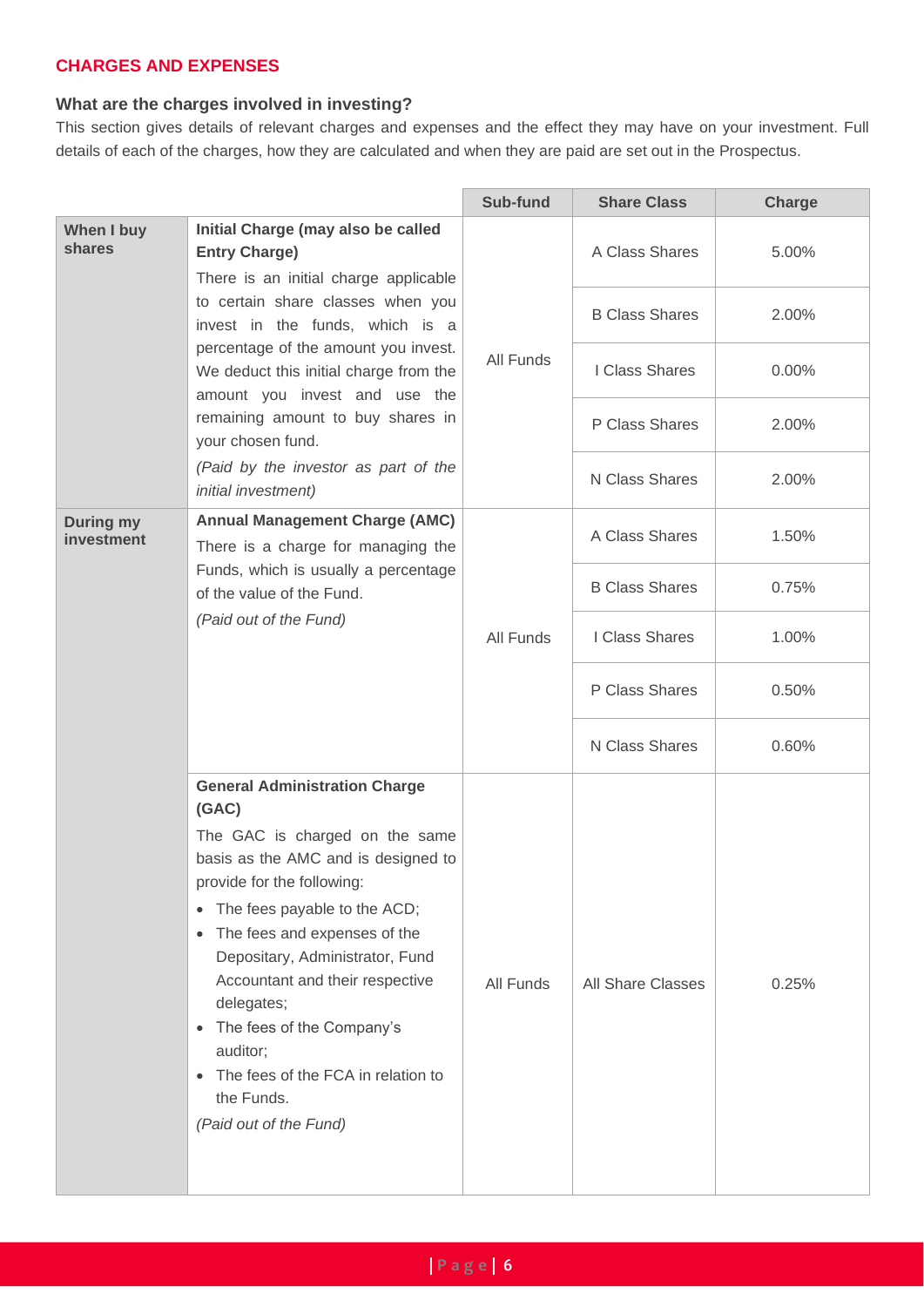| If I want to<br><b>Switch or</b><br><b>Convert my</b><br>shares | <b>Switching and Conversion charges</b><br>We do not normally charge for<br>Switching your shares from one Fund<br>into another. We do not charge for<br>converting shares in a fund to<br>another share class of the same fund. | N/A | N/A | N/A |
|-----------------------------------------------------------------|----------------------------------------------------------------------------------------------------------------------------------------------------------------------------------------------------------------------------------|-----|-----|-----|
| If I want to sell<br>my shares                                  | <b>Exit charge</b><br>We do not charge you a fee to sell<br>your shares.                                                                                                                                                         | N/A | N/A | N/A |

# <span id="page-6-0"></span>**Fees detailed in the NURS Kii**

The Entry charges and the Ongoing Charges Figure (the OCF) apply to all Funds on all Classes of both Income and Accumulation Shares and are displayed in the NURS Kii (available separately at www.wayfunds.com). The OCF includes the GAC and AMC rates detailed above, as well as additional expenses paid by the Funds. There is no charge for switching between Funds.

Further details concerning fees and any additional expenses paid by the Funds can be found in the Prospectus.

# <span id="page-6-1"></span>**How will charges and expenses affect my investment?**

In respect of all Funds except the EF Brompton Global Income Fund, the Funds' fees and expenses will be deducted from their respective income accounts. This may have the effect of reducing the amount of income available for distribution. Where the income of the Funds is insufficient to meet those expenses they will be charged against the capital account of the Funds. The fees and expenses in respect of EF Brompton Global Income Fund are deducted from its capital account. This has the effect of increasing the amount of income that may be due to distribute to the Fund's Shareholders, but may constrain capital growth.

# <span id="page-6-2"></span>**Does a dilution adjustment apply?**

The actual cost of purchasing, selling, converting or switching assets and investments in the Funds may deviate from the mid-market value used in calculating its share price, due to dealing charges, taxes, and any spread between buying and selling prices of that Fund's underlying investments. These costs could have an adverse effect on the value of the Funds, known as "dilution". In order to mitigate the effect of dilution the FCA Regulations which govern the Funds allow the ACD to adjust the sale and purchase price of shares in the Funds to take into account the possible effects of dilution. This practice is known as making a "dilution adjustment" or operating swinging single pricing. The power to make a dilution adjustment may only be exercised for the purpose of reducing dilution in the Funds.

The ACD reserves the right to make a dilution adjustment every day. The dilution adjustment is calculated using the estimated dealing costs of a Fund's underlying investments and taking into consideration any dealing spreads, commission and transfer taxes. The need to make a dilution adjustment will depend on the difference between the value of shares being acquired and the value of shares being redeemed as a proportion of the total value of that Fund. The measurement period will typically be a single day but, where a trend develops so that for a number of days in a row there is a surplus of acquisitions or redemptions on each and every day, the aggregate effect of such acquisitions or redemptions as a proportion of the total relevant Fund value will be considered.

Where a Fund is experiencing net acquisitions of its shares the dilution adjustment would increase the price of shares above their mid-market value. Where a Fund is experiencing net redemptions the dilution adjustment would decrease the price of shares to below their midmarket value.

It is the ACD's policy to reserve the right to impose a dilution adjustment on purchases, sales and switches of shares of whatever size and whenever made. In the event that a dilution adjustment is made, it will be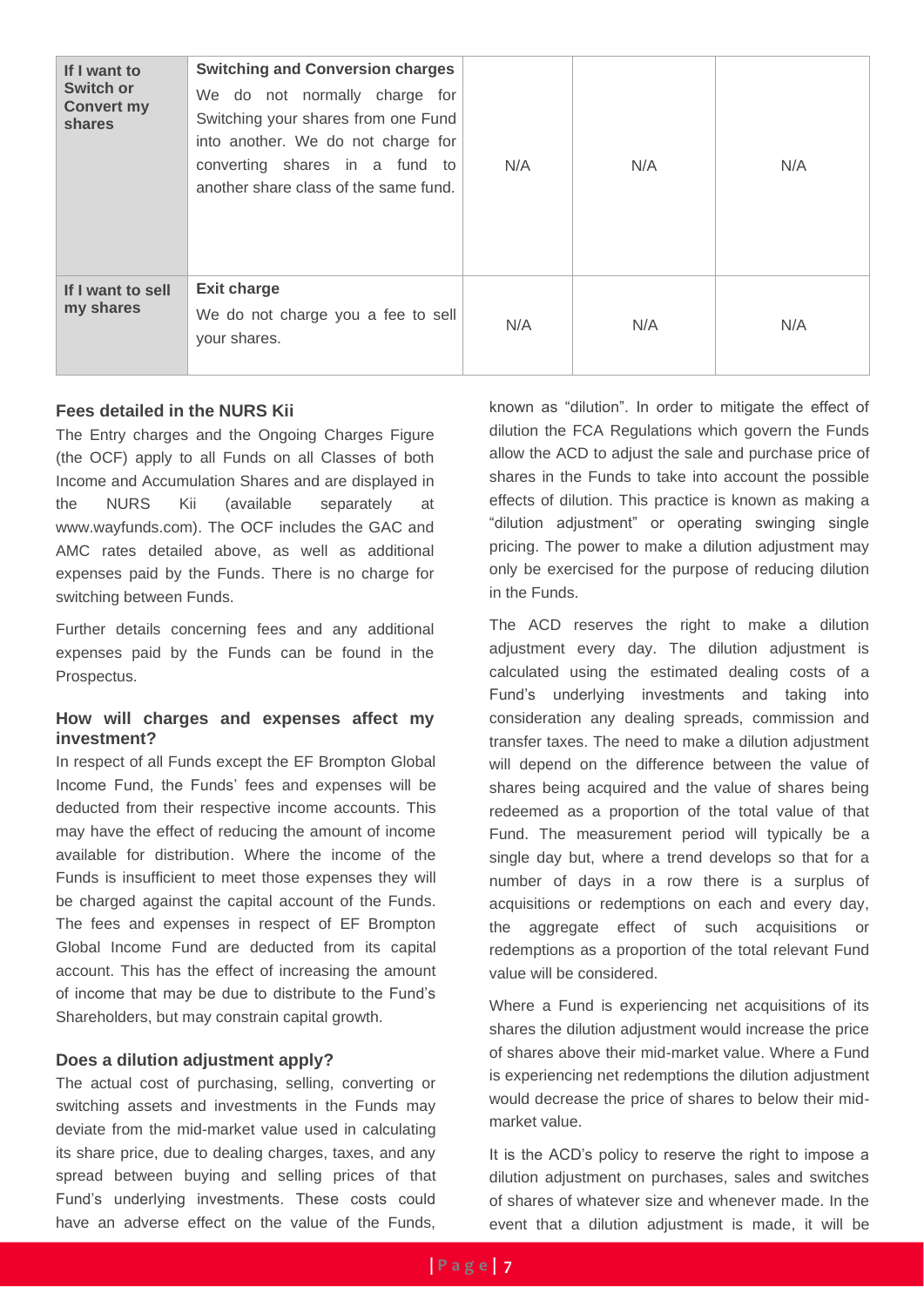applied to all transactions in a Fund during the relevant measurement period and all transactions during the relevant measurement period will be dealt on the same price inclusive of the dilution adjustment.

The ACD's decision on whether or not to make this adjustment, and at what level this adjustment might be made in a particular case or generally, will not prevent it from making a different decision on future similar transactions.

On the occasions when a dilution adjustment is not applied, if a Fund is experiencing net acquisitions of shares or net redemptions, there may be an adverse impact on the assets of that Fund attributable to each underlying share. However the ACD does not consider this to be likely to be material in relation to the potential future growth in value of a share. As dilution is directly related to the inflows and outflows of monies from a Fund, it is not possible to accurately predict whether dilution will occur at any future point in time. Consequently it is also not possible to accurately predict how frequently the ACD will need to make a dilution adjustment.

The dilution adjustment will be applied to the mid price for shares resulting in a figure calculated up to six decimal places. The final digit in this figure will then be rounded either up or down in accordance with standard mathematical principles resulting in the final price for the shares.

It is envisaged (based on future projections) that a dilution adjustment will be applied from time to time.

The dilution adjustment for any one Fund may vary over time because the dilution adjustment for each Fund will be calculated by reference to the costs of dealing in the underlying investments of that Fund, including any dealing spreads, and these can vary with market conditions. A typical dilution adjustment may range from 0.2% to 1.5% when buying or selling shares. Full details on this policy are available in the Prospectus.

Further details on this policy are available in the full Prospectus.

#### <span id="page-7-0"></span>**In specie redemption**

In the event that a Shareholder requests the redemption or cancellation of Shares representing over 5% of the property of a Fund then, the ACD can effect an in specie cancellation, by cancelling the Shares and transferring relevant Scheme Property to the Shareholder (see full Prospectus). Should the Shareholder not wish to receive Scheme Property upon the redemption of Shares the ACD will arrange for the disposal of the securities at the redeeming Shareholder's expense.

# <span id="page-7-1"></span>**Inducements**

The ACD will make disclosures in the annual Report and Accounts in relation to inducements as required by the FCA Rules. Further details of any such inducements may be obtained on request from the ACD.

# <span id="page-7-2"></span>**TAXATION**

Tax affects both your personal position and that of the Funds. The tax position may change in the future. If you are unsure about your tax position, you should obtain advice from a professional adviser.

#### <span id="page-7-3"></span>**Do the Funds pay tax?**

The Funds do not pay capital gains tax but do pay corporation tax on interest and some other income at a rate that is equal to the basic rate of income tax.

# <span id="page-7-4"></span>**What is my tax position if I invest in the Funds through an ISA?**

When you invest through an ISA, there is no personal income tax or capital gains tax to be paid on income or gains in your ISA investment.

The value of any tax advantages will depend on your individual circumstances.

# <span id="page-7-5"></span>**What is my tax position if I invest into the Funds directly?**

The information below is a general guide based on current UK law and HMRC practice, which are subject to change. It summarises the tax position of the Funds and of investors who are resident in the UK and hold shares as investments. Prospective investors who are in any doubt as to their tax position, or who may be subject to tax in a jurisdiction other than the UK, are advised to take professional advice.

You may have to pay UK capital gains tax if you sell shares or switch between Funds.

All income paid to investors from their investments is treated by HMRC as income (whether we pay the money into your bank account or you choose to allow it to accumulate in a fund). As a direct investor, you will therefore have to pay income tax on any investment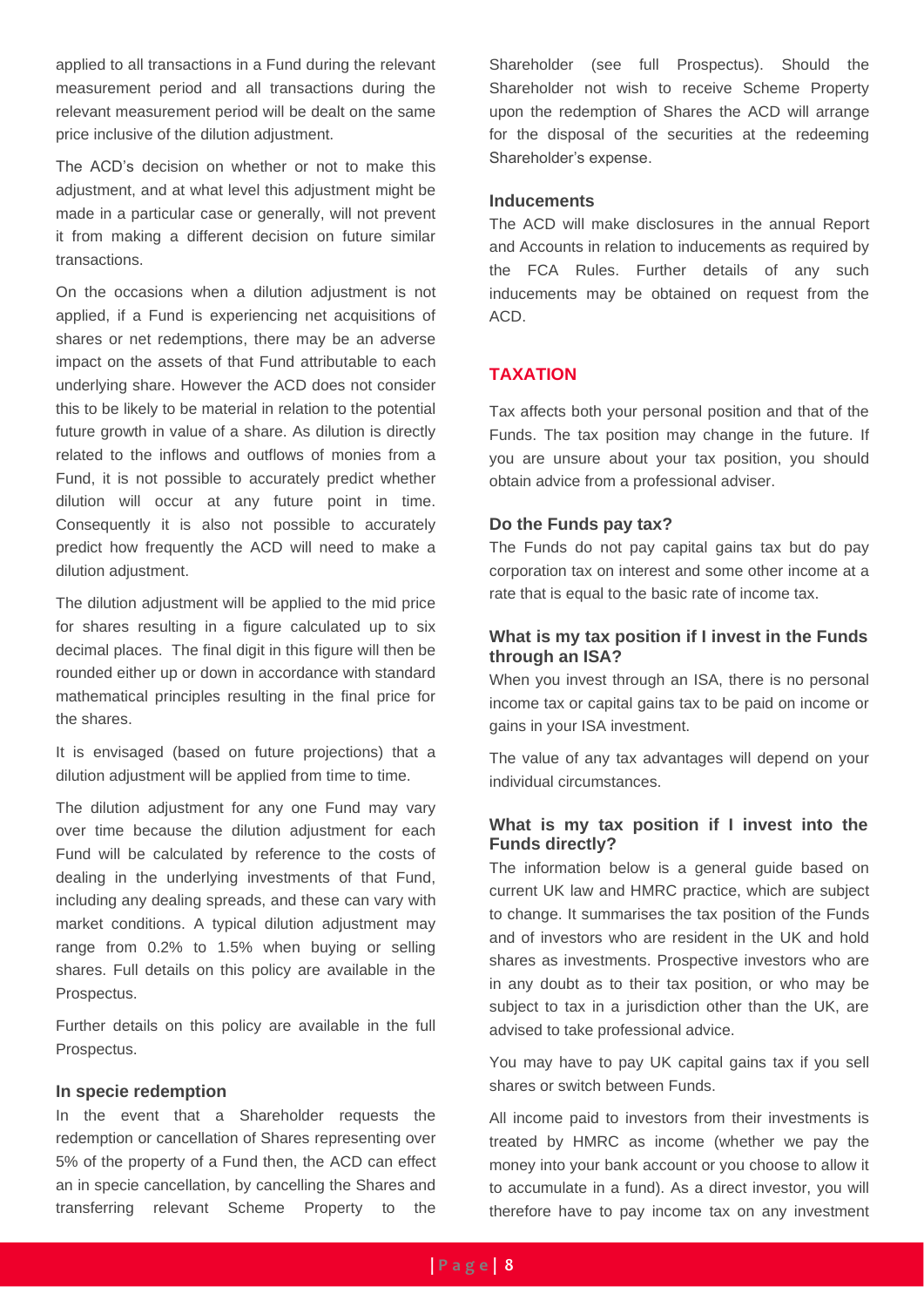income you receive. We pay or accumulate the net amount of your investment income gross and individual UK resident holders have an annual tax free allowance to dividend income of £2,000 per annum. For dividend income received above annual tax free allowance, the current tiers and rates of tax (subject to change) are as follows and will be based upon as individual's level of income:

Basic Rate Taxpayers – 7.5% (basic rate)

Higher Rate Taxpayers – 32.5%

Additional Rate Taxpayers – 38.1%

Individuals should note that if the receipt of dividend income takes them from one band/tier of UK personal taxation to another, the tax due on the excess dividend income over the annual allowance will be at the rates applicable to the new band/tier.

Corporate Shareholders who receive dividend distributions may have to divide them into two (in which case the division will be indicated on the tax voucher). Any part representing dividends received from a company will be treated as dividend income (that is, franked investment income) and no further tax will be due on it. The remainder will be received as an annual payment after deduction of income tax at the basic rate, and corporate Shareholders may, depending on their circumstances, be liable to tax on the grossed up amount, with the benefit of the 20% income tax credit attached or to reclaim part of the tax credit as shown on the tax voucher.

Dividend distributions will be made gross to shareholders who are not UK resident. Non-resident shareholders who are individuals are not liable to UK income tax on the dividend distribution. Non-UK resident shareholders are recommended to seek professional advice as to the tax consequences of receiving a dividend distribution under the law of the jurisdiction of their residence.

Non-resident trusts may be chargeable to UK income tax on distributions made by the Funds and are recommended to seek professional advice.

# <span id="page-8-0"></span>**CLIENT MONEY**

# <span id="page-8-1"></span>**Delivery versus payment (DVP) exemption**

We are required to comply with the FCA's client money rules, as set out in Chapter 7 of the FCA's Client Assets sourcebook (CASS) (the 'Client Money Rules'). We are making use of the DVP exemption available under the Client Money Rules when handling money

for you in connection with the buying or selling of units/shares in our funds. Under the DVP exemption, your money need not be treated by us as client money for the purposes of the Client Money Rules in the following two scenarios:

(1) where money is received from you that relates to your subscription to units/shares in one of our funds; and

(2) where money is held by us that relates to the redemption of your units/shares in one of our funds.

While we are operating under the DVP exemption, your money will not be subject to the protections conferred by the Client Money Rules and, if we were to fail, the FCA's client money distribution rules as set out in Chapter 7A of CASS (the 'Client Money Distribution Rules') will not apply to these sums and you will not be entitled to share in any distribution under the Client Money Distribution Rules in respect of these sums.

Where we have not paid any money belonging to you to the trustee (in respect of a unit trust), the depositary (in respect of an OEIC) or to you, as the case may be, by close of business on the business day following receipt, we will stop operating under the DVP exemption for that transaction and will treat the relevant sum of money as client money for the purposes of the Client Money Rules.

By buying units/shares in one of our funds through us, you agree to our use of the DVP exemption as set out above. Should we cease at any time to make use of the DVP exemption, you will be notified in advance in writing.

# <span id="page-8-2"></span>**Interest**

We will not pay to you any interest earned on money we hold for you as client money under the Client Money Rules.

# <span id="page-8-3"></span>**OTHER INFORMATION**

# <span id="page-8-4"></span>**What other information can I access?**

The annual and interim long reports relating to the Company (including accounts) will normally be made available, free of charge, within two months of each annual accounting period on the ACD's website at [www.wayfunds.com.](http://www.wayfunds.com/) The ACD reserves the right to publish the annual report at a later date but not later than four months from the end of each annual accounting period end. The half-yearly (interim) long report and accounts will be made available, free of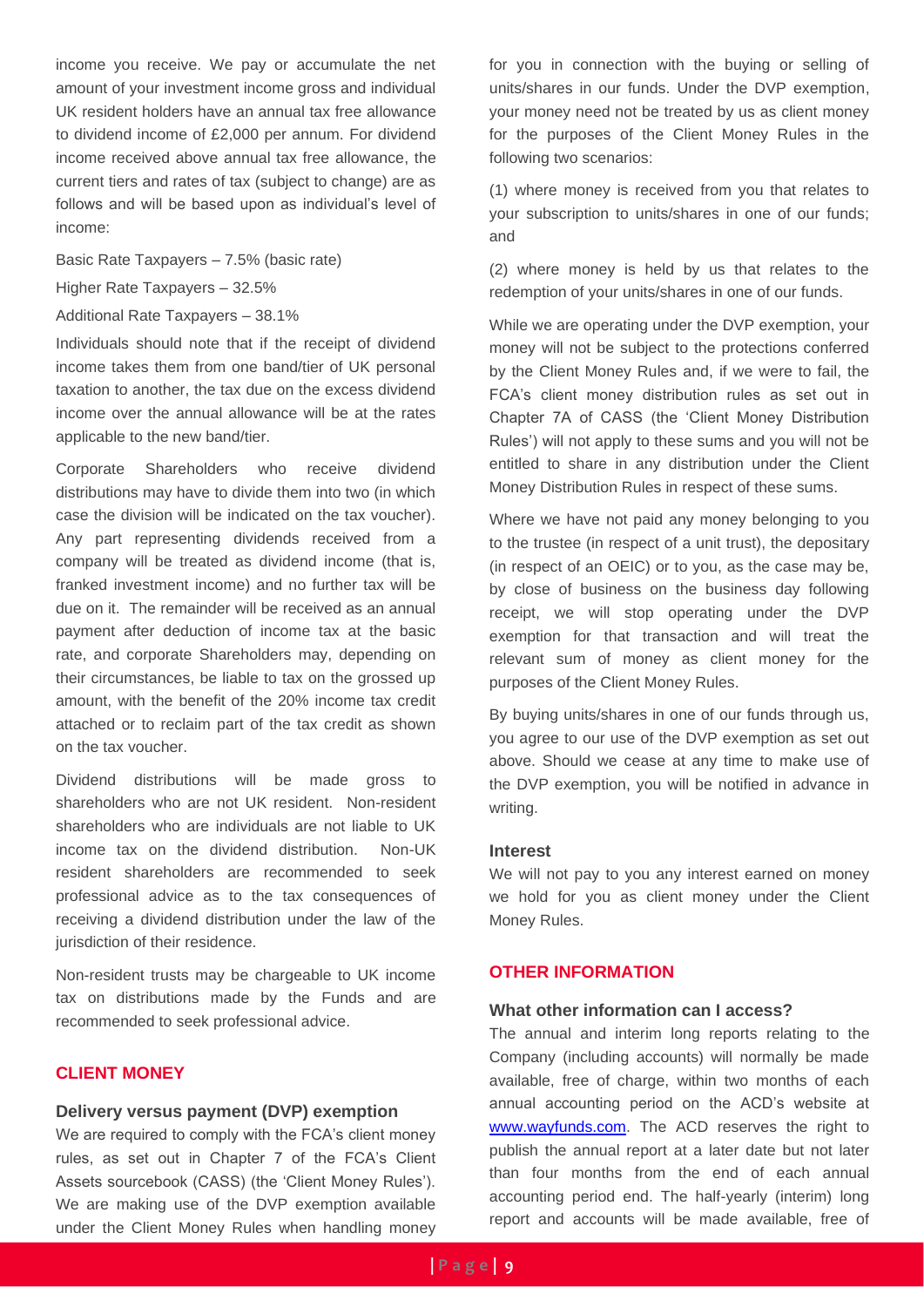charge, within two months of each interim accounting period end on the ACD's website.

The annual and interim reports are also available to any person, free of charge, upon request via telephone or in writing to the ACD.

#### <span id="page-9-0"></span>**Best Execution**

Our best execution policy sets out the basis upon which we will effect transactions and place orders in relation to the Fund whilst complying with our regulatory obligations to obtain the best possible results for the Funds. Details of the best execution policy are available from us upon request.

# <span id="page-9-1"></span>**Voting Strategy**

The Funds' property may be associated with voting rights. We have a strategy which determines when and how to vote for the benefit of each Fund. A summary of this strategy is available from us on request by telephoning 01202 855856 or from [www.wayfunds.com.](http://www.wayfunds.com/) You can also obtain details of the actions taken while following the strategy for the Funds.

# <span id="page-9-2"></span>**The Company's report and accounts and the Prospectus**

Copies of the Prospectus and the latest annual and half-yearly reports may be obtained free of charge, either before or after you invest with us, at the ACD's address quoted in the Directory on page [12.](#page-11-0) The latest annual and half-yearly reports can also be downloaded from our website at [www.wayfunds.com.](http://www.wayfunds.com/)

#### <span id="page-9-3"></span>**Distance Marketing Directive**

If you have not had a face to face discussion with a representative of the firm through which you are making this investment, which could, for example, be the ACD or a firm providing financial advice, then you will be entering into this transaction 'at a distance'.

In this situation you do not have a right to cancel this investment unless we decide to extend such a right to you. If you have bought shares at a distance, and we do not extend cancellation rights, you are still entitled to sell those shares at any time (subject to the normal conditions). However, you cannot recover any initial charges incurred in the purchase of the shares.

This supplemental information document contains all of the information required for an investment made directly through us. Where shares are purchased through an agent, you should ask that agent for details of their identity, geographical address and the capacity in which they are acting.

The main service we provide to investors is the management and administration of the Funds. Details of all fees and expenses associated with the provision of this service are provided in the relevant NURS Kii and the Prospectus. There are no additional costs levied by us for investing at a distance, but there may be other taxes or third party costs that may apply to investors depending on their personal circumstances. The investment contract between you and the ACD is governed by English Law and, by purchasing shares, you agree that the Courts of England have exclusive jurisdiction to settle any disputes. All communications in connection with this investment will be in English.

Any information in this document is valid only at the date of publication which is stated on the front cover. All such information can change at any time and it will not necessarily be possible for us to notify you of any such changes in advance. Please contact us for updates on any of the enclosed information.

# <span id="page-9-4"></span>**Telephone calls and electronic communications**

Telephone calls and electronic communications will be recorded. The ACD will keep a copy of telephone calls and electronic communications. A copy of the record is available from the ACD on request. The records will be kept for up to five years and where requested by the FCA, for up to seven years.

# <span id="page-9-5"></span>**UK Money Laundering Regulations**

In order to comply with the identification requirements of the UK Money Laundering Regulations, we may need to ask you to provide proof of your identity and address when buying or selling shares or to perform independent electronic searches of third-party databases.

#### <span id="page-9-6"></span>**How do I complain?**

To obtain a copy of the Complaints Procedure or to make a complaint concerning the operation or marketing of the Funds, please write to the Complaints Officer of the ACD at WAY Fund Managers Limited, Cedar House, 3 Cedar Park, Cobham Road, Wimborne, Dorset, BH21 7SB.

The Complaints Procedure can also be found on the Contact page of our website at [www.wayfunds.com.](http://www.wayfunds.com/) If a complaint is not resolved to your satisfaction and you subsequently wish to take the matter further you may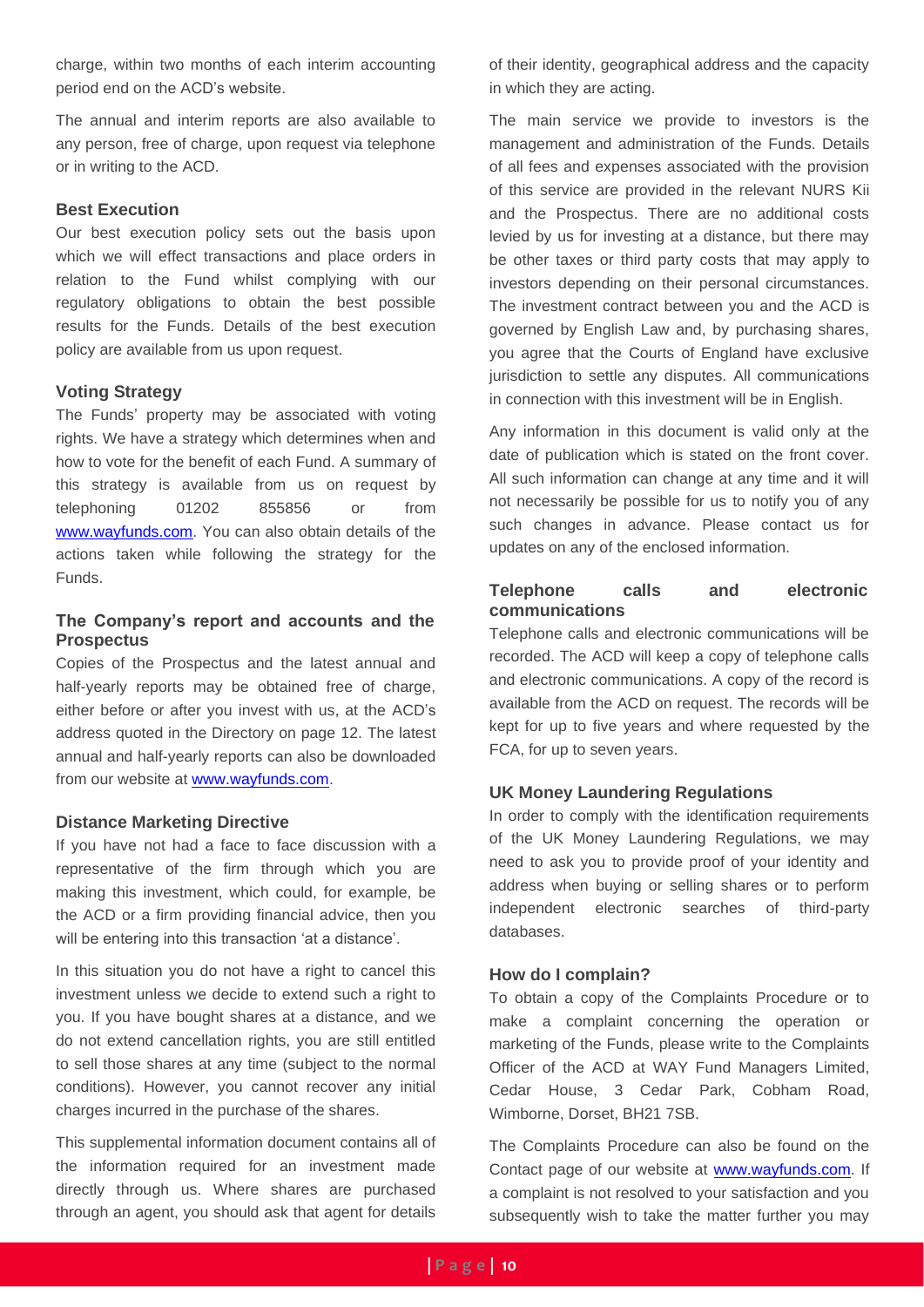refer it direct to Financial Ombudsman Service at Exchange Tower, Harbour Exchange Square, London E14 9SR (see also [www.financial-ombudsman.org.uk\)](http://www.financial-ombudsman.org.uk/).

#### <span id="page-10-0"></span>**Am I covered by a compensation scheme?**

You are covered by the Financial Services Compensation Scheme. You may be entitled to compensation from this scheme if we cannot meet our obligations. This depends on the type of business and circumstances of the claim. Most types of investment business are covered up to £50,000.

Further information is available from the Financial Services Compensation Scheme, at [www.fscs.org.](http://www.fscs.org/)

# <span id="page-10-1"></span>**Data Protection: How your personal data is used**

By completing and submitting an application to invest in any of the Funds that WAY Fund Managers Limited ("we"/"us") operates, you will be giving your consent to the processing of your personal data (including any anti-money laundering verification check), by us for the administration of services in connection with your investment on a contractual basis. Additionally we may be requested to share your personal data with our regulator, the Financial Conduct Authority, or for wider compliance with any legal or regulatory obligation to which we might be subject.

If you have used an intermediary to submit the application we may also share information about your investment with them, to help them to continue to provide their services to you, unless you request us not to.

We may share your personal data with contracted third parties for the purposes mentioned above (however this does not entitle such third parties to send you marketing or promotional messages) and we do not envisage that this will involve your personal data being transferred outside of the European Economic Area.

We make every effort to maintain the registration of your holdings accurately. However, if you feel that we have incorrectly recorded any of your personal data, you may request its correction. You have the right to request copies of your personal data stored by us and can do so by using our contact details below.

Your data will be stored and processed securely for the period of your contract with us and for a minimum of seven years after our relationship ceases, for regulatory and legislation purposes only.

We are registered with the Information Commissioner's Office as a Data Controller and Data Processor for this purpose. Further information on how we manage your personal data can be found within our Privacy Notice which can be found on our website [www.wayfunds.com.](http://www.wayfunds.com/)

Should you wish to make a complaint or request further information on how we collect and process your personal data please contact us at:

Data Protection Office, WAY Fund Managers Limited, Cedar House, 3 Cedar Park, Cobham Road, Wimborne, Dorset, BH21 7SB.

Email: [DPO@wayfunds.com](mailto:DPO@wayfunds.com) Tel: 01202 855856.

Alternatively, if you have any concerns or complaints as to how we have handled your personal data, you may lodge a complaint to the Information Commissioner's Office through their website which can be found at

[https://ico.org.uk/for-the-public/raising-concerns/.](https://ico.org.uk/for-the-public/raising-concerns/)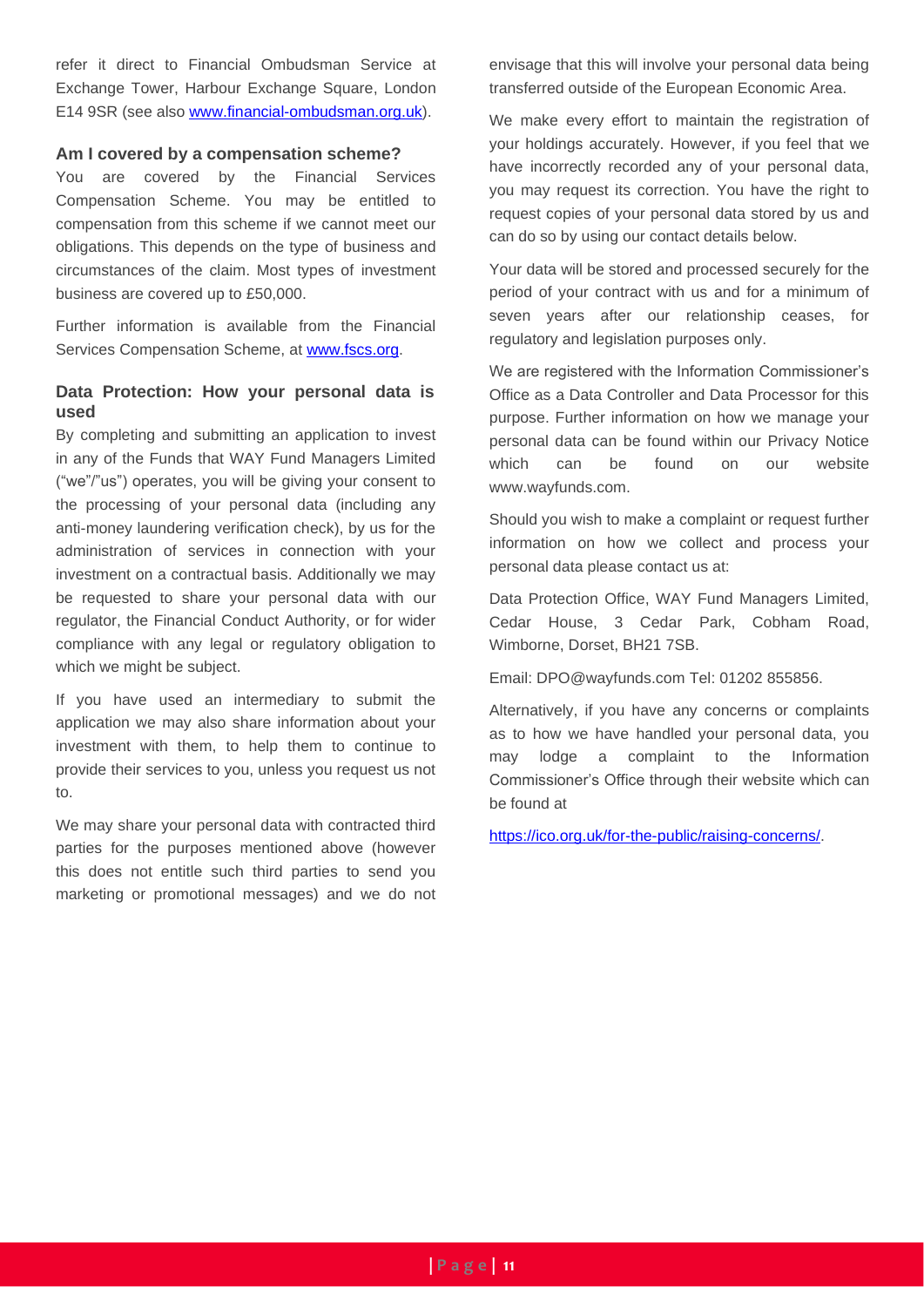# <span id="page-11-0"></span>**DIRECTORY**

#### **The Company and its Head Office**

EF Brompton Multi Manager OEIC, Cedar House, 3 Cedar Park, Cobham Road, Wimborne, Dorset BH21 7SB. Authorised and regulated by the Financial Conduct Authority. Administration Office: Investor Administration Solutions Limited, Cedar House, 3 Cedar Park, Cobham Road, Wimborne, Dorset BH21 7SB. Telephone: 01202 855856 Fax: 01202 855850

#### **Sponsor**

Brompton Asset Management LLP, 1 Knightsbridge Green, London SW1X 7QA. Authorised and regulated by the Financial Conduct Authority.

# **Authorised Corporate Director ("ACD")**

WAY Fund Managers Limited, Cedar House, 3 Cedar Park, Cobham Road, Wimborne, Dorset BH21 7SB. Authorised and regulated by the Financial Conduct Authority. WAY Fund Managers Limited is a subsidiary of Professional Partners Administration Limited.

#### **Investment Manager**

Brompton Asset Management LLP, 1 Knightsbridge Green, London SW1X 7QA. Authorised and regulated by the Financial Conduct Authority.

#### **Depositary**

Northern Trust Global Services SE, 50 Bank Street, Canary Wharf, London E14 5NT.

Authorised and regulated by the Financial Conduct Authority and the Prudential Regulation Authority.

#### **Registrar**

Investor Administration Solutions Limited ("IAS"), Cedar House, 3 Cedar Park, Cobham Road, Wimborne, Dorset BH21 7SB.

IAS is an appointed Representative of WAY Fund Managers Limited, which is authorised and regulated by the Financial Conduct Authority.

# **Fund Accountant**

Apex Fund Services (UK) Limited, 6th Floor, 140 London Wall EC2Y 5DN. Authorised and regulated by the Financial Conduct Authority.

#### **Auditor**

PKF Littlejohn LLP, 15 Westferry Circus, Canary Wharf, London E14 4HD. Authorised and regulated by the Financial Conduct Authority.

# **Competent Authority**

The Company is authorised and regulated by the Financial Conduct Authority. They can be contacted at 12 Endeavour Square, London, E20 1JN or by calling 0800 111 6768 (freephone) or 0300 500 8082 from the UK, or +44 (0)20 7066 1000 from outside the UK. Website [www.fca.org.uk](http://www.fca.org.uk/)

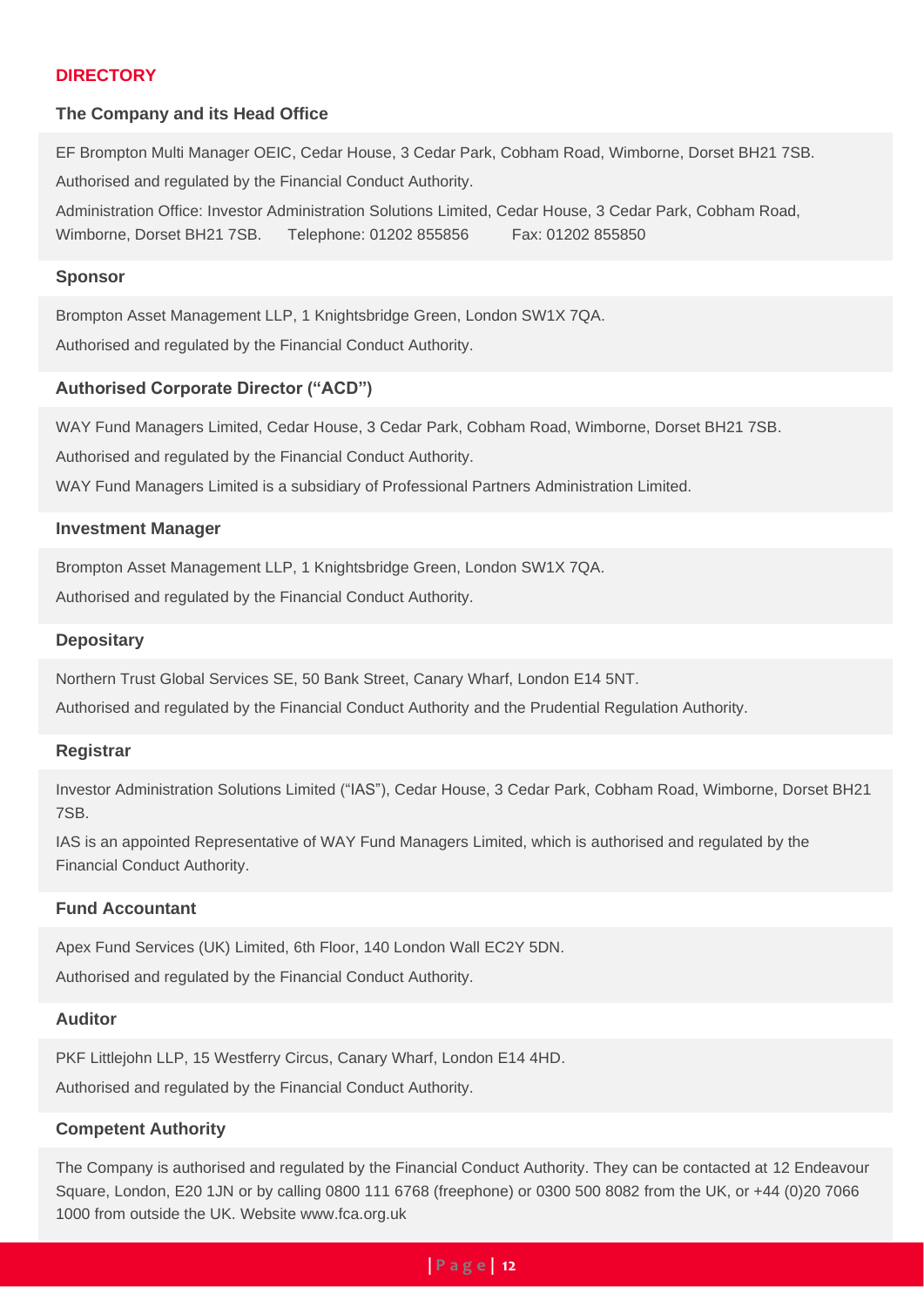# <span id="page-12-0"></span>**ISA TERMS & CONDITIONS**

These Terms and Conditions are effective from 1<sup>st</sup> January 2021 and substitute in full any previous terms and conditions relating to your ISA investment.

# **1. Definitions**

**'Account'** means a WAY Fund Managers Limited ISA invested in the relevant OEIC.

**'ACD'** means the Authorised Corporate Director of the Fund, which is WAY Fund Managers Limited.

**'Administrator'** 'means the administrator of the ISA, which is Investor Administration Solutions Limited.

**'Distribution Payment Dates'** will be as detailed in the Prospectus for the OEIC.

**'FCA'** means the UK Financial Conduct Authority of 12 Endeavour Square, London, E20 1JN.

**'Fund/Fund(s)'** means a fund, a sub-fund or sub-funds of the OEIC.

**'Investments'** means the Shares and/or cash held in the ISA.

**'Investor'** means a Qualifying Individual, who invests in an ISA.

**'ISA'** means a Stocks and Shares Individual Savings Account established under the Regulations governed by these Terms and Conditions and subscribed to by the Investor.

**'Manager'** means the ISA Manager which is WAY Fund Managers Limited.

**'Qualifying Individual'** means an individual aged 18 years or over who is deemed to be resident in the UK for tax purposes. This includes a non-resident who performs duties which by virtue of Section 28 of the Income Tax (Earnings & Pensions) Act 2003 are treated as being performed in the UK (Crown employees serving overseas) or is married to, or is in a civil partnership with a person who performs such duties.

**'Regulations'** means the Individual Savings Account Regulations 1998 (as amended from time to time).

**'Rules'** means the rules of the FCA (as amended from time to time).

**'Terms and Conditions'** means these terms and conditions and the statements and declarations made by the Investor on his or her application form.

**'We/us/our'** means the Manager.

**'Year'** means a year beginning on 6 April in any year and ending on 5 April in the following year.

**'You/your'** means the Investor.

# **2. General**

2.1 You should note that in accordance with the Rules, we categorise Investors as "Retail Clients". You will not receive unsolicited calls from us.

2.2 You should be aware of the nature and risks of investing in an ISA. Please see the Prospectus for more information on the Funds.

2.3 The Account will come into force subject to the Regulations and the provision of these Terms and Conditions on the date the Manager accepts your application.

2.4 These Terms and Conditions shall apply to all transactions between the Investor and the Manager and form the basis upon which the ISA will operate.

2.5 The Manager reserves the right to amend these Terms and Conditions, provided that such variation will not prejudice compliance with the Rules or the Regulations. Any such significant amendment will be notified to the Investor and will automatically take effect 30 calendar days later. We may vary these Terms and Conditions to reflect changes in the Rules or Regulations, without giving you prior notice.

2.6 The Manager will manage the ISA in accordance with the Regulations and will notify the Investor if the ISA has or will become void due to any failure to satisfy them. Should any provision of these Terms and Conditions be or become illegal, invalid or unenforceable under any applicable law, neither the validity nor enforceability of the remaining provision in these Terms and Conditions will in any way be affected or impaired.

2.7 This ISA is not a stakeholder product (the minimum voluntary benchmark prescribed by HM Treasury).

2.8 You should note that your tax treatment in relation to any investments made under these Terms and Conditions will depend on your individual circumstances and may be subject to change in the future.

2.9 The Manager is authorised and regulated in the conduct of investment business by the Financial Conduct Authority (12 Endeavour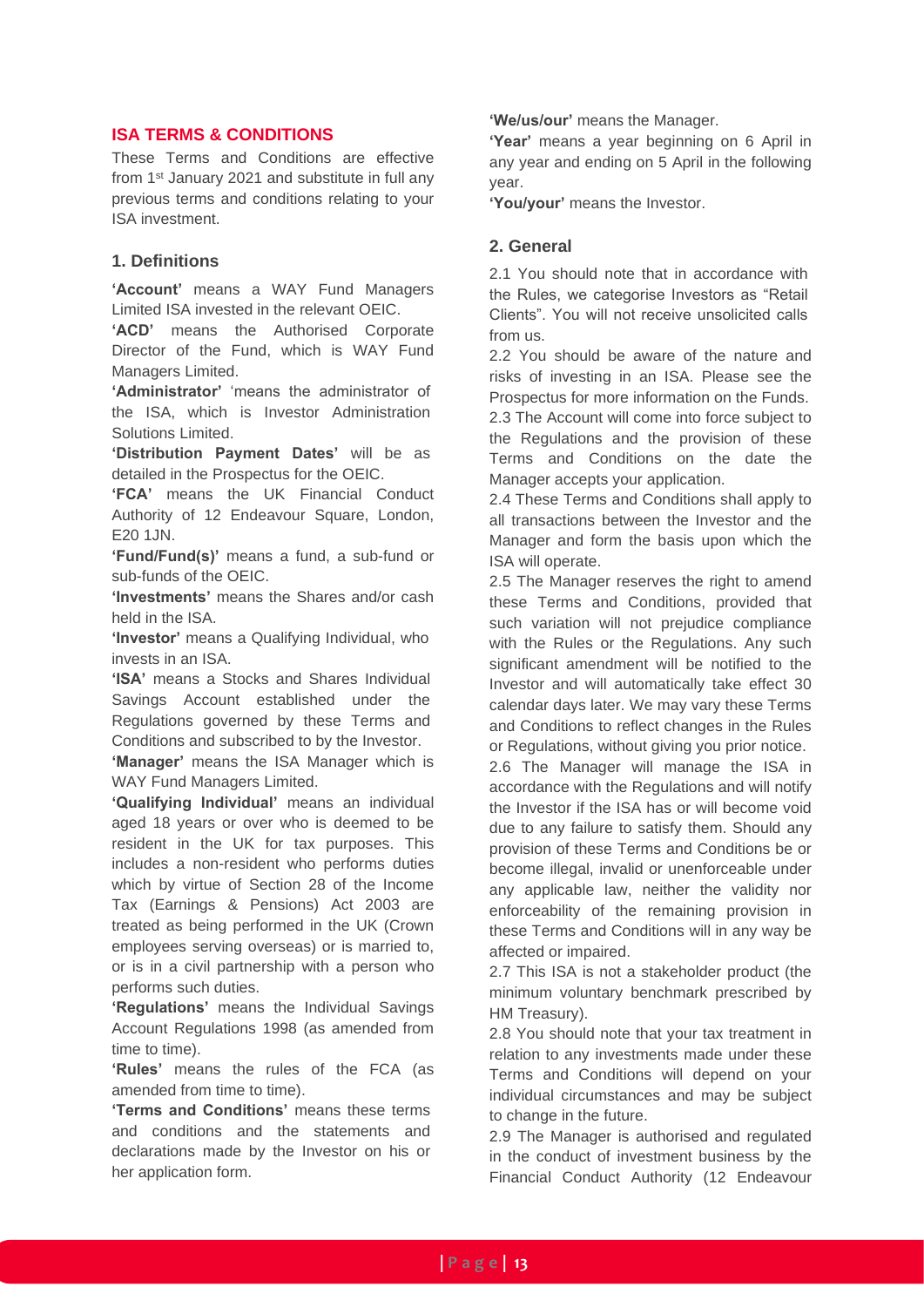Square, London, E20 1JN, UK), FCA registration number 469278. You can check this by visiting the Register on the FCA's website (www.fca.org.uk/register) or by contacting the FCA on 0800 111 6768 . We are approved by HM Revenue & Customs as an ISA Account Manager under the Regulations.

2.10 The Manager's registered address is at Cedar House, 3 Cedar Park, Cobham Road, Wimborne, BH21 7SB. Authorised and regulated by the Financial Conduct Authority and its website is [www.wayfunds.com.](http://www.wayfunds.com/)

# **3. Your Application**

3.1 You can apply to subscribe to an ISA in either of the following ways:

(a) By completing our application form and returning it to us by post.

(b) By investing a lump sum by calling our dealers on 01202 855856. This service is only available to clients who can confirm that they have received the Key Investor Information Document pre-sale.

(c) If you apply by telephone, we will send you confirmation of the details you have provided and a copy of the declaration you have made under the Regulations once we have accepted your application. Once you have received this confirmation, you have 30 calendar days to tell us if any details are incorrect.

3.2 If you complete our written application form, we will simply send you confirmation of your subscription once we have accepted it.

3.3 If you do not give us the complete information required under the Regulations at the time we receive your application form, then we cannot proceed with your ISA subscription and we will return your application to you for completion.

# **4. Acceptance**

4.1 For new ISAs, the Manager can accept a correctly completed and signed application form only if a payment has been made to WAY Fund Managers Limited or, for those saving on a monthly basis, a valid and correctly completed direct debit mandate made payable to WAY Fund Managers Limited. The Manager does not have to accept every application it receives.

For ISA transfers to the Manager:

4.2 A transfer will only take effect when the Manager has accepted the Investor's application. The Manager will not accept an application unless and until it has received a correctly completed transfer application form; and a cheque made payable to WAY Fund Managers Limited from the investor's previous ISA manager (or an electronic payment to the same effect).

4.3 When an Investor transfers from another ISA manager and the Investor has already subscribed in the current tax year, the Investor cannot subscribe further money into the Account with the Manager until after the transfer has been effected and provided the maximum contribution has not already been made.

# **5. Investment**

5.1 The minimum investment permitted to open the ISA and the maximum amount that may be invested in the ISA in the tax year can be found on our Stocks and Shares ISA Application Form. The latest version of the application form can be found at [www.wayfunds.com](http://www.wayfunds.com/) under the relevant Sponsor name. The entire ISA tax allowance limit is able to be invested into a Stocks and Shares ISA or a Cash ISA, or any combination of the two, provided that you do not pay in more than the overall ISA limit within the same tax year. The minimum sum that may be invested through the monthly savings plan is £100 per month. Collection date for regular savings is the 1<sup>st</sup> business day of the month.

5.2 New subscriptions or transfer proceeds will be invested in the relevant Fund at the next buying price applicable at the time of acceptance of the application.

5.3 An Account will be opened for the current tax year and, in the case of an Account subscribed by monthly savings plan, for each successive year until the agreement is terminated.

# **6. Management of the ISA Investments**

6.1 We will manage your Account as directed by you in your application or other instruction, and in accordance with the Regulations and these Terms and Conditions.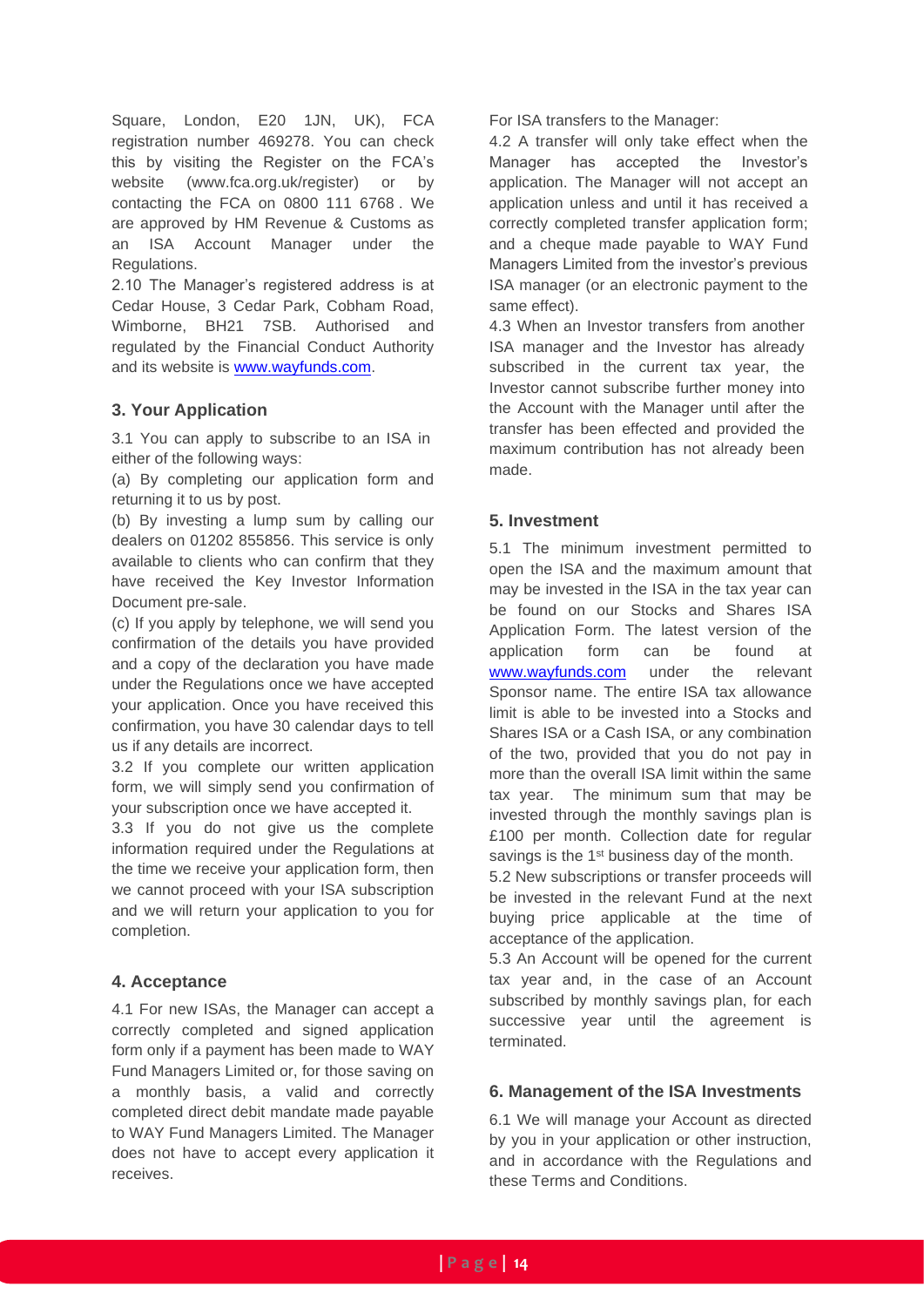#### 6.2 Best execution

6.2.1 We are required to seek to achieve the best possible result for you when dealing with any order to buy or sell financial instruments and to set out arrangements for this purpose in a "best execution policy".

6.2.2 We are required to consider various factors when deciding how best to deal with orders from customers. These include price, cost, speed, likelihood of execution and settlement, size, nature and other relevant matters. As we have classified you as a Retail Client we will usually consider price to be the most important factor for you.

6.2.3 However, for orders relating to Shares in the Funds, the only method available for dealing with most of these in practice is to transmit them to the ACD for execution: the ACD will be deemed to be the "execution venue" for these purposes. Where there is only one execution venue that we can use in practice to deal with your orders, we will have to use that venue regardless of the impact of the execution factors listed above.

6.2.4 Sometimes one of the Funds may be available via another trading platform provided by a third party. Strictly speaking, this could be an alternative execution venue. However, we do not use such platforms for the Funds, as we do not believe that we would obtain a better price by doing so. The use of a particular platform may also not be permissible under the Regulations; for example, if it means that investments acquired through the platform must be held in the name of a nominee of the platform provider.

6.2.5 The arrangements explained above may involve execution outside of a regulated market or multilateral trading facility (within the meaning of the Rules).

6.2.6 We will monitor the effectiveness of the arrangements mentioned above and implement.

6.2.7 Please note, any specific instructions from our customers as to how their orders are dealt with may prevent us from taking the steps that we have designed to obtain the best possible result in the circumstances.

By agreeing to these Terms and Conditions, you will be giving: your prior express consent to the execution of orders outside a "regulated market" or a "multilateral trading facility" (as

those terms are defined in the Rules) where this is appropriate; and your consent to our best execution policy as summarised above.

6.3 Appropriateness

We are not required to assess the suitability of the investment or service provided or offered to you and, as a result, you will not benefit from the protection of the Rules on assessing suitability. Therefore, we will not assess whether: the investment or service meets your investment objectives; you are able financially to bear the risk of any loss that the investment or service may cause; or you have the necessary knowledge and experience to understand the risks involved.

6.4 Legal title to the Investments will be vested in the name of the Manager but beneficial ownership will be, and will remain with the Investor. Your investment will not be lent to third parties or used as security for a loan.

6.5 Certificates will not be issued in respect of Share holdings in the Fund(s) but any documents evidencing title to an ISA Investment will be held by the Manager or as the Manager may direct.

6.6 If you hold any cash in your Account, we will deposit it in a client money account in our name, with an appropriately regulated bank or institution of our choice in the United Kingdom in accordance with our obligations under the Rules. The bank will hold the cash on our behalf in a trust account separate to any account used to hold money belonging to us in our own right. We will not be responsible for any acts or omissions of the bank. In the event that the bank becomes insolvent we will have a claim on behalf of our customers against the bank. If, however, the bank cannot repay all of its creditors, any shortfall may have to be shared pro rata between them. No interest will be paid on such cash in accordance with the Regulations and the Rules. If we are holding cash, whether client money or not, we may withdraw it and apply it towards paying fees, charges and other sums due to us.

6.7 The Manager may employ agents in connection with the services it is to provide and may delegate all or any of its powers or duties to any delegate or delegates of its choice. The Manager will satisfy itself that any person to whom it may delegate any of its functions or responsibilities under these Terms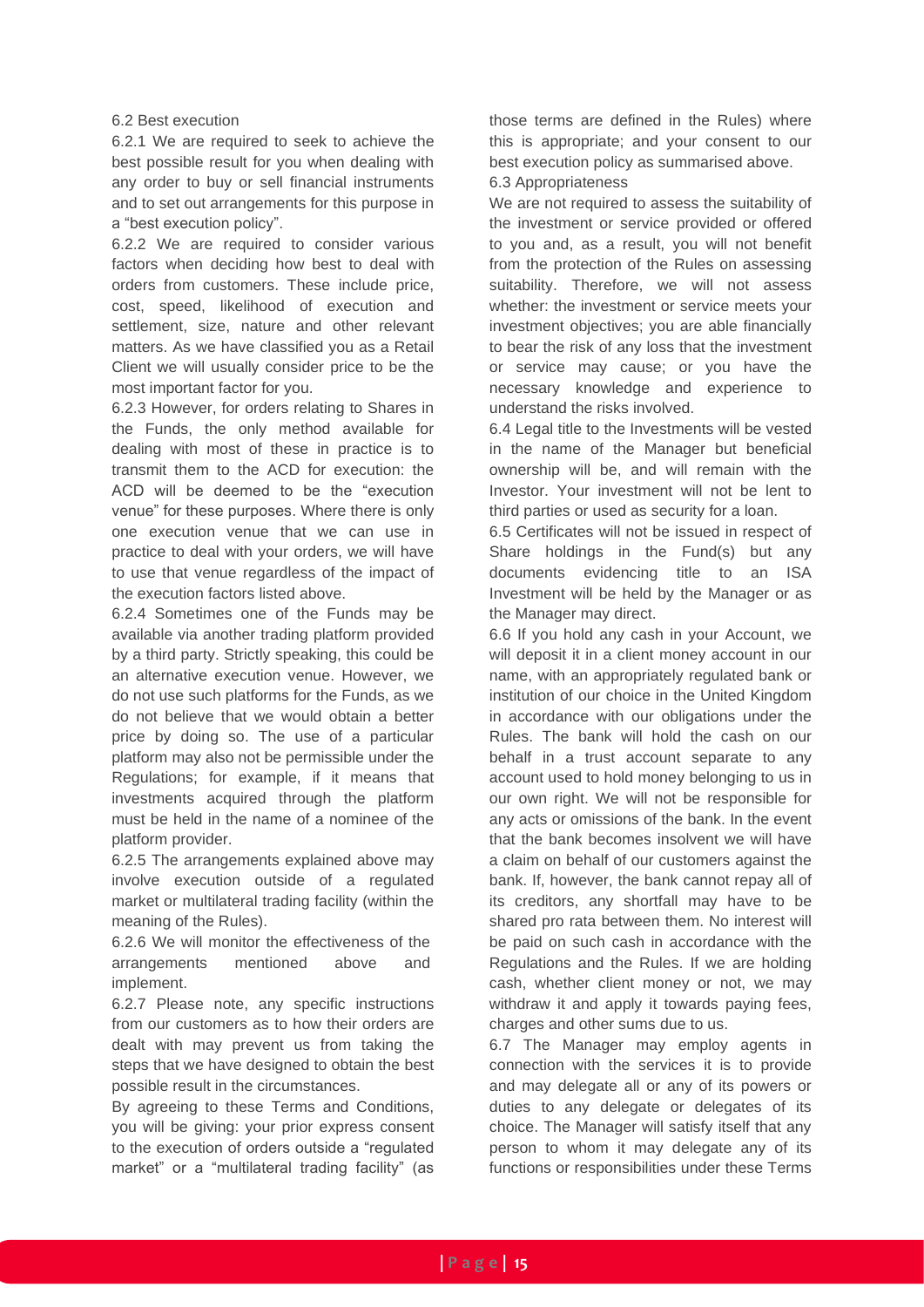and Conditions is competent to carry out these functions or responsibilities.

6.8 The Manager has appointed Investor Administration Solutions Limited as the Administrator to the Accounts.

6.9 Money will not be borrowed on the Investor's behalf. The Investor will not be committed to underwrite any issue or offer for sale of securities.

# **7. Charges and Expenses**

7.1 No charges will be levied for the management or administration of the ISA. However, the investment of new subscriptions and transfer payments will attract the normal charges applicable to investors in the Fund. (For further detail please refer to the Key Investor Information Document and the Supplementary Information Document).

7.2 There is currently an initial charge based on the Net Asset Value for purchases of Class A, B, N and P Shares in the Fund(s) and all share classes apply a percentage periodic charge per annum of the Net Asset Value of each Fund. These charges are detailed in this Supplementary Information Document and Prospectus. These charges may only be increased in accordance with the Rules and you will be notified accordingly.

7.3 In the case of transfers, we reserve the right to pass on to you any expenses or costs incurred when transferring Accounts between account managers or transferring your Investments, including any VAT due on these charges. We may review our charges when we consider it appropriate and will notify you 60 calendar days in advance of any increase in our charges.

7.4 If you do not have enough cash in your Account to pay our charges, or any payment of taxes, as they become due, we may sell Shares in your Account to raise the required amount. We may apply or waive any of our charges at our absolute discretion.

7.5 If you open an Account through an independent financial adviser, we may pay initial and renewal commission to the adviser at our discretion. These commissions are paid by us out of our charges and do not constitute additional charges to your Account.

7.6 Please note that other costs, including taxes, may arise that are not paid by the Manager or imposed by it.

# **8. Withdrawals from your Account**

8.1 An Investor may, by giving written notice to the Manager, make cash withdrawals of all or part of their Account at any time. On receipt of the Investor's written instructions to make a withdrawal and within such time as stipulated by the Investor in those withdrawal instructions (subject to any reasonable business period not exceeding 30 days, which we require for the practical implementation of the instructions) part of the Account shall be paid to the Investor. If an Investor withdraws all of his Investment his Account will be automatically terminated. This notice of withdrawal should be sent to the Administrator at the operating address given in the Prospectus.

8.2 Normally, Shares in the Fund(s) will be sold at the next selling price prevailing at the time of receipt of the written notice by the ACD's Administrator, and the proceeds thereof will be dispatched within four business days following receipt of satisfactory renunciation.

# **9. Income from your Account**

9.1 If you ask us to pay out your Fund income to you, we will buy income Shares, if they are available, in the Fund(s) of your choice. If you ask us to reinvest your Fund income we will buy accumulation Shares. Please refer to the Supplementary Information Document or the Prospectus to confirm the availability of income Shares and accumulation Shares in your chosen Fund.

9.2 If you change your income instructions we will automatically convert or switch your Fund investments to the appropriate type of Share if they are available (that is, income or accumulation Shares) free of any sales charge.

9.3 We will reinvest any further income your Account receives in the form of distributions, or other rights or proceeds from any Shares held, in the same underlying Shares, where you still hold these Shares, unless you instruct us to pay this out to you. Where you have switched the underlying Shares into Shares in other Funds the reinvestment will be made into these other Shares. Where you no longer hold the underlying Shares within your Account, the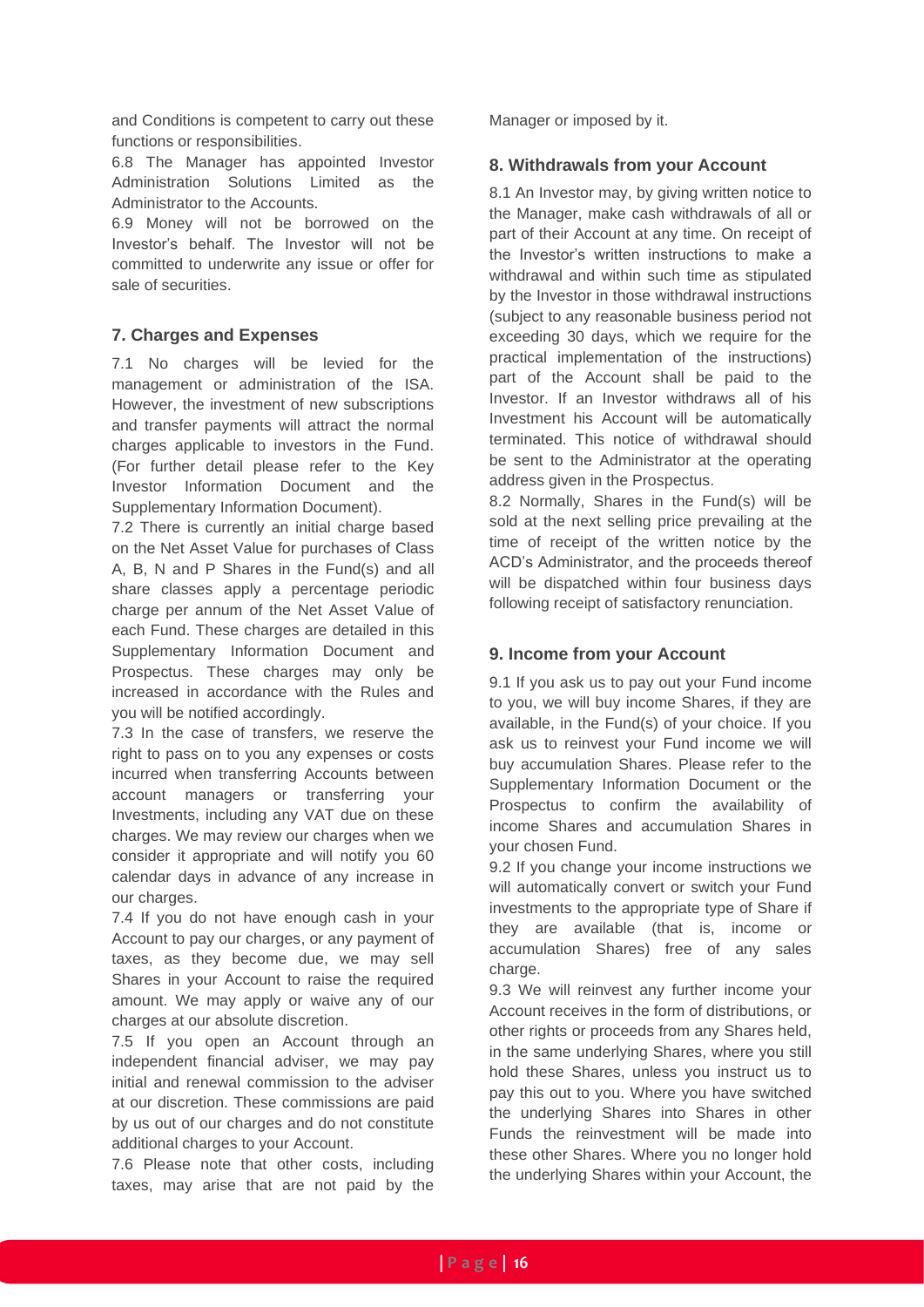income will be paid out to you.

# **10. Transfers and Termination**

10.1 On your written request we will, within such time as stipulated by you in those instructions (subject to any reasonable business period not exceeding 30 days, which we require for the practical implementation of the instructions) arrange for the transfer of the ISA (or part thereof) to another approved manager and where possible within such time stipulated by you and subject to the Regulations. However, we cannot guarantee that the transfer will take place on the date requested.

10.2 The Manager may, following 30 days' prior written notice, transfer its responsibilities as manager of the ISA to any entity (including an associate of the Manager) which is approved under the Regulations as a plan manager, if that other entity writes to the Investor and undertakes to carry out all the Manager's duties and obligations in respect of an Account. Following such communication, the Manager will be released from all those duties and obligations that the new manager has undertaken to carry out. Before such a transfer is carried out, the Manager shall satisfy itself that any new manager is competent to carry out those functions and duties to be delegated or transferred.

10.3 The Manager will consider requests in writing to accept the transfer of an ISA held with another approved manager but will require the transfer to be effected in cash.

10.4 The Investor may terminate the ISA immediately by giving the Manager prior written notice. Such termination shall not prejudice the completion of any transaction commenced prior thereto. The Terms and Conditions shall continue to apply until all outstanding transactions and liabilities have been performed and discharged.

10.5 The Investor may in the termination notice (referred to in clause 10.3) elect to transfer all or part of the Investments to the main Share register and such Shares shall henceforth be registered in the sole name of the Investor. On written notice to terminate the Account, and within such time as stipulated by the Investor in those termination instructions (subject to any reasonable business period not

exceeding 30 days, which we require for the practical implementation of the instructions), Account interest and dividend rights or other proceeds or any cash shall be transferred to you. We will send you any proceeds due, less any applicable charges. Where all or part of the Investment is not transferred, they will be sold at the prevailing forward selling price at the time of receipt of the notice and the Manager shall account to the Investor for the proceeds.

10.6 Proceeds will be paid by electronic transfer. We reserve the right to retain redemption proceeds until all anti-money laundering documentation has been received. Such redemption proceeds will be held on a client money account: no interest will be payable.

10.7 The Account may be terminated by the Manager, at its sole discretion and without giving any reason, by giving the Investor 90 days' written notice. In such circumstances you will have the right to transfer the Account to another plan manager or to receive the investments or their cash value at the relevant time. There is a potential loss of income and growth following a rise in the markets whilst the ISA transfer remains pending.

10.8 The Manager may deduct from the amount of any payment or transfer of Investments an amount to satisfy any sums due to him under these Terms and Conditions and tax liabilities of the Investor (or his personal representatives) for which the Manager is accountable.

# **11. Death**

11.1 Investments cease to be tax-exempt with effect from the date of death of the Investor and the ISA will therefore be terminated immediately upon receipt of a copy of the death certificate.

11.2 The Investments will be transferred, outside the ISA, to the order of the Investor's personal representatives pending receipt of grant of probate and their further instructions. Notwithstanding the termination of the ISA status, the Manager's rights and powers under these Terms and Conditions shall continue and shall bind the Investor's personal representatives.

11.3 Where an ISA holder has died on, or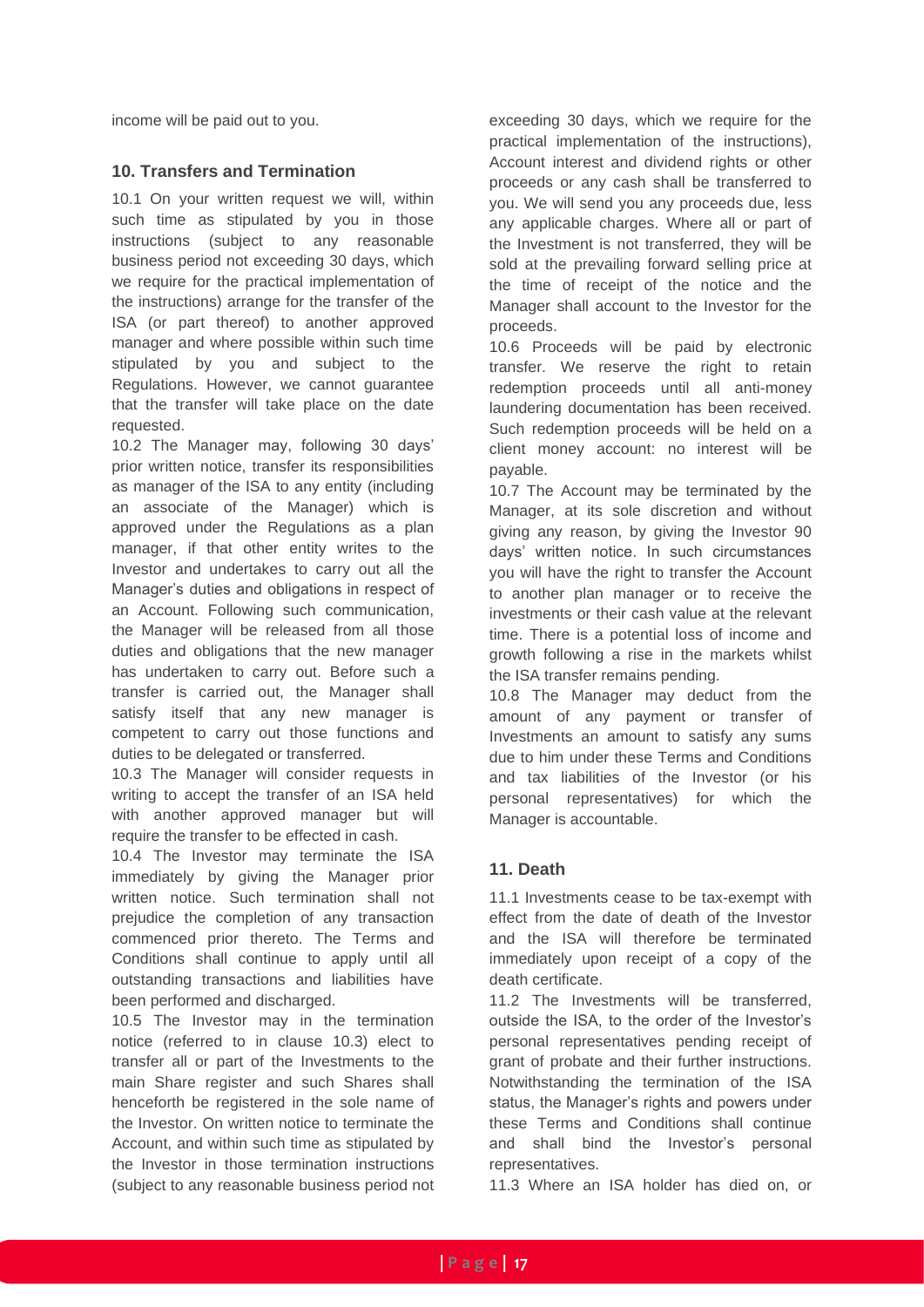after, 3rd December 2014, their surviving spouse or civil partner can now inherit their ISA tax benefits. The surviving spouse/civil partner will be eligible for an additional allowance equal to the value of the ISA on the date of the holder's death. This Additional Permitted Subscription (APS) is in addition to the surviving spouse/civil partner's usual ISA allowance. Details about how to claim the APS will be sent to the executor(s) along with the required application forms.

# **12. Reports and Shareholders' Meetings**

12.1 The Manager shall send the Investor regular bi-annual statements showing the number of Shares held, a valuation of those Shares and details of all transactions for the period. The OEIC's Report and Financial Statements may be requested free of charge from the ACD, or viewed at [www.wayfunds.com.](http://www.wayfunds.com/)

12.2 Voting rights attached to Investments will not be exercised by the Manager but arrangements will be made by the Manager for the Investor, if he or she so wishes, to attend Shareholders' meetings, to vote and to receive any other relevant information issued to Shareholders in addition to the annual or interim reports in respect of the Funds.

# **13. Cancellation Rights**

13.1 When your application has been accepted the Manager shall send to you a cancellation notice, as required by the Rules. In order to exercise the right of cancellation, the notice must be returned to the Manager within 14 days of its receipt. In such an event, the Investor will receive back his or her subscription, unless the value of the investment has fallen at the date of the Manager's receipt of the notice. In this case a deduction will be made of the amount by which the value of the investment has fallen.

# **14. Complaints**

14.1 The Manager operates a written complaints procedure in accordance with the Rules and a copy of this can be found on the our website at [www.wayfunds.com](http://www.wayfunds.com/) or can be obtained by writing to the Complaints Manager at the address given below. Any complaint should in the first instance be addressed to the Complaints Manager at: WAY Fund Managers Limited, Cedar House, 3 Cedar Park, Cobham Road, Wimborne, Dorset BH21 7SB.

If the matter is not resolved to the Investor's satisfaction, the Investor subsequently has the right to complain to the Financial Ombudsman Service at Exchange Tower, Harbour Exchange Square, London E14 9SR.

# **15. Compensation**

15.1 In the event that the ACD is not able to meet its financial liabilities to the Investor, the Investor may be entitled to compensation under the Financial Services Compensation Scheme established under the Financial Services and Markets Act 2000. Most types of investment business are covered for 100% of the first £50,000. This level of compensation is set out by the UK Government and can change. This is the maximum compensation available.

# **16. Liability and Rights of the Manager**

16.1 We will not be liable to you for any costs, claims, demands, losses, expenses or any other liabilities whatsoever (including any demands or claims by HM Revenue & Customs) as a result of any loss of opportunity to increase the value of any of your Investments, or any depreciation in the value of any of your Investments other than as a result of our negligence, fraud, wilful default or breach of the Rules.

16.2 We will not be liable for acts or omissions by us or any third party, whether or not that third party is acting as our agent, unless it arises as a result of our negligence, fraud, wilful default or breach of the Rules. We currently have insurance cover for loss of Account investments including loss resulting from misappropriation, negligence, fraud or dishonesty by our employees.

16.3 We will not be liable for any loss or damage suffered as a result of circumstances beyond our reasonable control, provided where relevant that we have complied with the Rules on business continuity. We will not be liable for any negligence, fraud or default by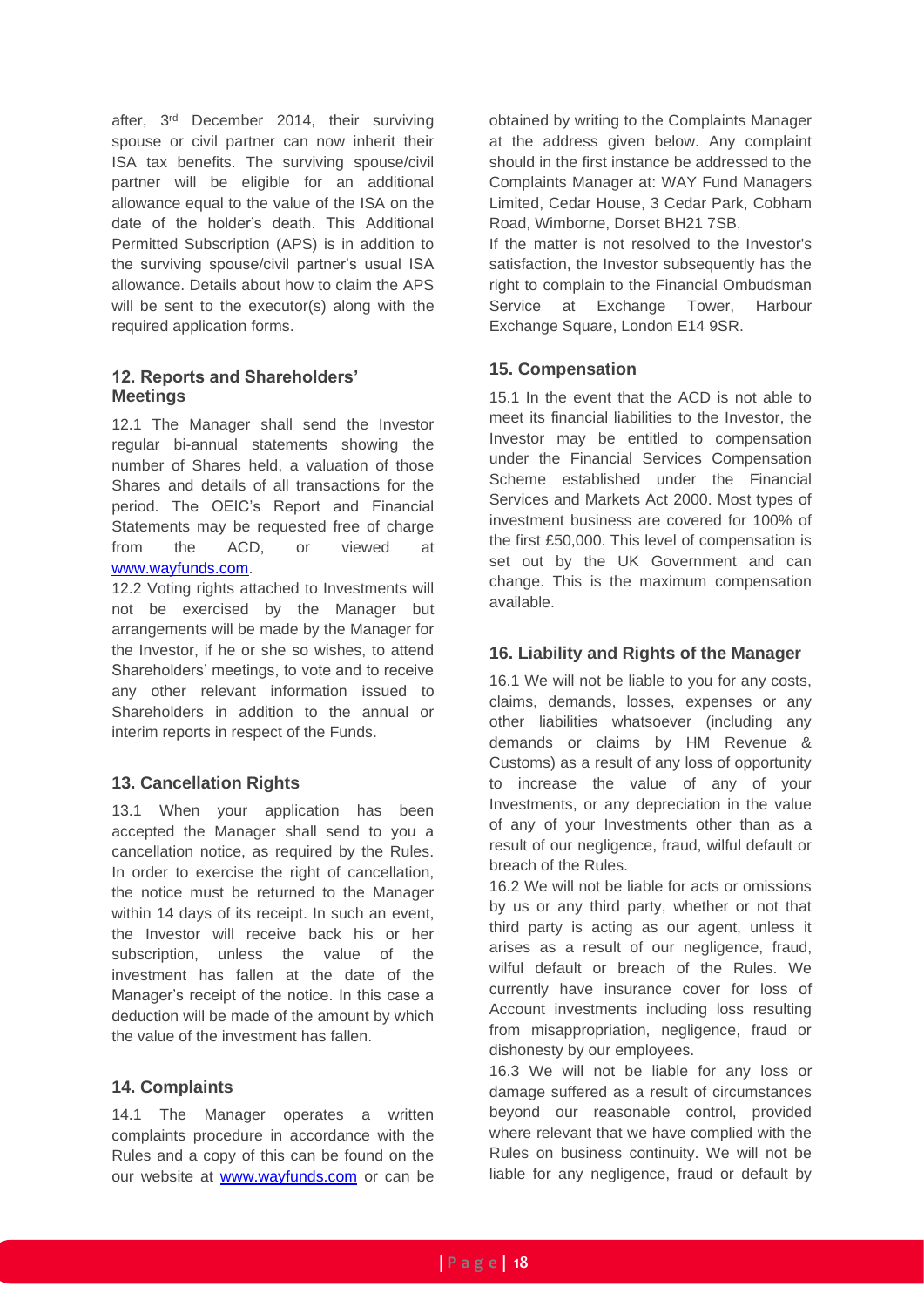any bank or custodians who hold cash or assets in or on behalf of your Account or any other person, firm or company through or with whom transactions are effected on your behalf. 16.4 The Manager may, without prior notice to the Investor, apply any cash or realise any Investments in payment of any taxes, fees, commissions and/or expenses owed by the Investor to the Manager. In the event that such liabilities remain unsatisfied after such action, the Investor shall on demand promptly pay the Manager any shortfall.

16.5 The Investor shall indemnify the Manager in full in respect of any liabilities, taxes, costs, charges and expenses incurred in connection with the ISA.

16.6 To the extent permitted by the Regulations, the Manager may make claims, conduct appeals and agree on the Investor's behalf liabilities for, and any relief from, tax in respect of the ISA.

16.7 Nothing in these Terms and Conditions shall restrict the Manager's right to provide investment services to others.

# **17. Notices and Instructions**

17.1 Notices and instructions to the Manager should be in writing and signed by the Investor. Such notices and instructions should be sent to the following address: WAY Fund Managers Limited, Cedar House, 3 Cedar Park, Cobham Road, Wimborne, Dorset BH21 7SB.

17.2 Notices and other documents to be given to the Investor will be posted to the Investor's last address held by the Manager and will be considered to have been received by the Investor two days after posting.

17.3 You must supply us with all information that we reasonably ask for, in relation to your Account. In particular, you must tell us promptly if you cease to be a Qualifying Individual, change your address, your personal status, your Financial Adviser, or other information you have given us in your Application or any other significant change in your circumstances which might affect your Account. You need to inform us of a change of address by signed, written instructions. You need to inform us of a change of name by signed, written instructions – including the original or certified copy of any legal

documentation. If you are an ISA investor, you must write to tell us if you cease to be a Qualifying Individual.

# **18. Confidentiality**

18.1 The Manager will not disclose confidential information obtained by it relating to the Investor, to any third party, except in the following circumstances:

(a) the information is disclosed to any agent of the Manager who will be bound by the same duty of confidentiality;

(b) when any transaction in the ISA is carried out through a Financial Adviser, the Manager will treat that adviser as the Investor's agent and may disclose full details of the ISA to each such agent and accept instructions from any such agent in respect of the ISA;

(c) with the prior written consent of the Investor; and

(d) where the Manager is under any legal or regulatory obligation to do so.

# **19. Conflict of Interest**

19.1 When the Manager or Administrator provides services to you, the Manager or the Administrator (or associates of either) may have an interest or conflict of interest in relation to the transaction. In such circumstances, neither parties (nor their associates) will be liable to account to you for any benefit, profit or commission or other remuneration made or received by reason of the transaction or any connected transaction. The circumstances in which conflicts of interest might arise include where we deal on your behalf with another subsidiary company of Professional Partners Administration Limited ("PPAL"), where we act for other investors with an interest in such investments or where the transactions are in Shares of a Fund for which the subsidiary company of PPAL is the adviser of the ACD.

19.2 Where a potential conflict arises, we are committed to managing these to prevent abuse and protect our employees, clients and other counterparties and to ensure that transactions and services are effected on terms which are not materially less favourable to the client had the potential conflict not existed. Further detail on our conflicts of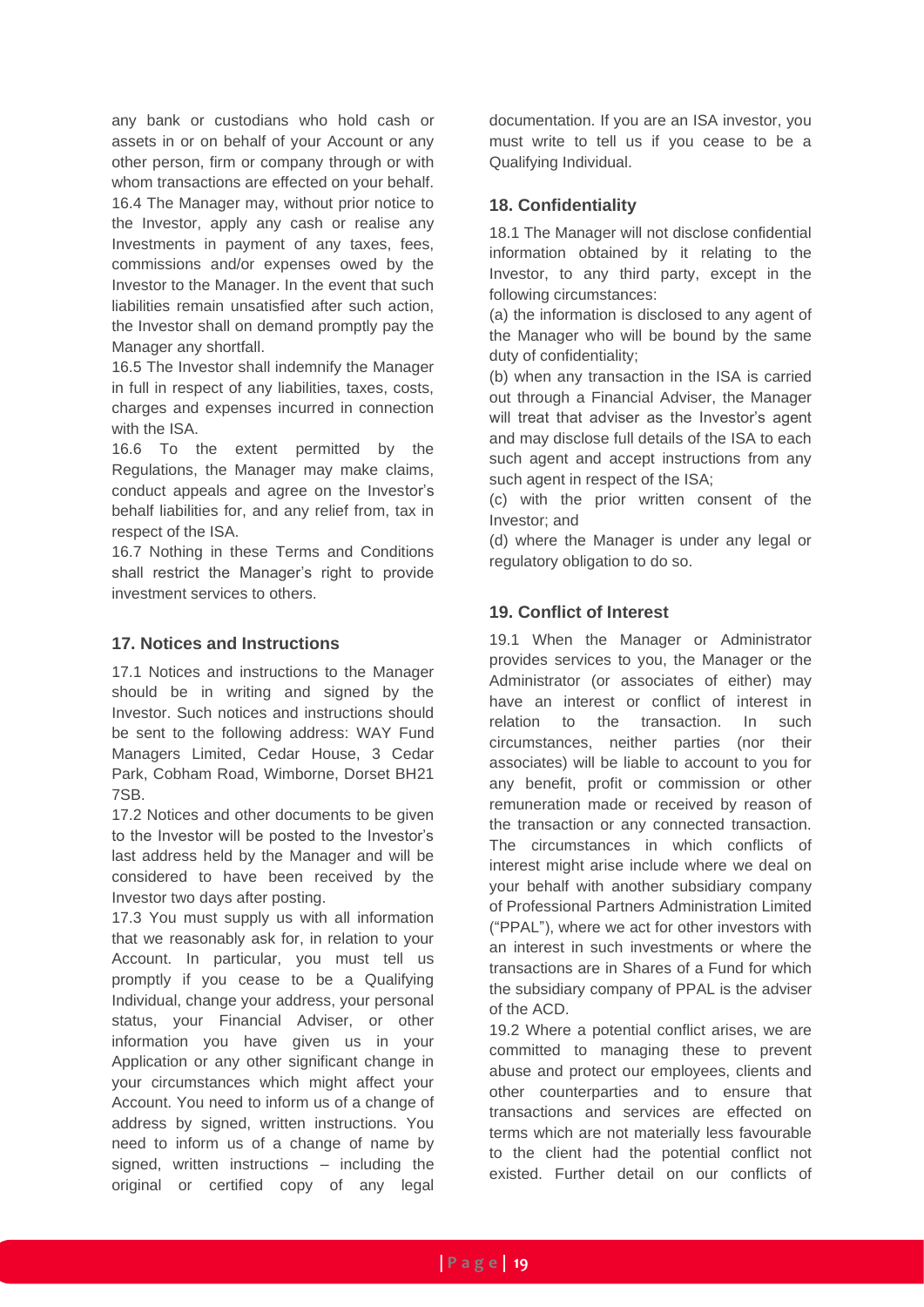interest policy is available on request.

19.3 We are required to identify, manage, record and, where relevant, disclose actual or potential conflicts of interest between us and our clients and between one client and another and to have a written policy in place.

# **20. Data Protection: How your personal data is used**

20.1 By completing and submitting an application to invest in any of the Funds that WAY Fund Managers Limited ("we"/"us") operates, you will be giving your consent to the processing of your personal data (including any anti-money laundering verification check), by us for the administration of services in connection with your investment on a contractual basis. Additionally we may be requested to share your personal data with our regulator, the Financial Conduct Authority, or for wider compliance with any legal or regulatory obligation to which we might be subject.

20.2 If you have used an intermediary to submit the application we may also share information about your investment with them, to help them to continue to provide their services to you, unless you request us not to.

20.3 We may share your personal data with contracted third parties for the purposes mentioned above (however this does not entitle such third parties to send you marketing or promotional messages) and we do not envisage that this will involve your personal data being transferred outside of the European Economic Area.

20.4 We make every effort to maintain the registration of your holdings accurately. However, if you feel that we have incorrectly recorded any of your personal data, you may request its correction. You have the right to request copies of your personal data stored by us and can do so by using our contact details below.

20.5 Your data will be stored and processed securely for the period of your contract with us and for a minimum of seven years after our relationship ceases, for regulatory and legislation purposes only.

20.6 We are registered with the Information Commissioner's Office as a Data Controller and Data Processor for this purpose. Further information on how we manage your personal data can be found within our Privacy Notice which can be found on our website [www.wayfunds.com.](http://www.wayfunds.com/)

20.7 Should you wish to make a complaint or request further information on how we collect and process your personal data please contact us at: Data Protection Office, WAY Fund Managers Limited, Cedar House, 3 Cedar Park, Cobham Road, Wimborne, Dorset, BH21 7SB. Email: [DPO@wayfunds.com](mailto:DPO@wayfunds.com) Tel: 01202 855856. Alternatively, if you have any concerns or complaints as to how we have handled your personal data, you may lodge a complaint to the Information Commissioner's Office through their website which can be found at: [https://ico.org.uk/for-the](https://ico.org.uk/for-the-public/raising-concerns/)[public/raising-concerns/](https://ico.org.uk/for-the-public/raising-concerns/)

# **21. English Law**

21.1 We will always communicate with you in the English language. Your dealings with WAY Fund Managers Limited before and after you have made an investment with us shall be governed in accordance with English Law.